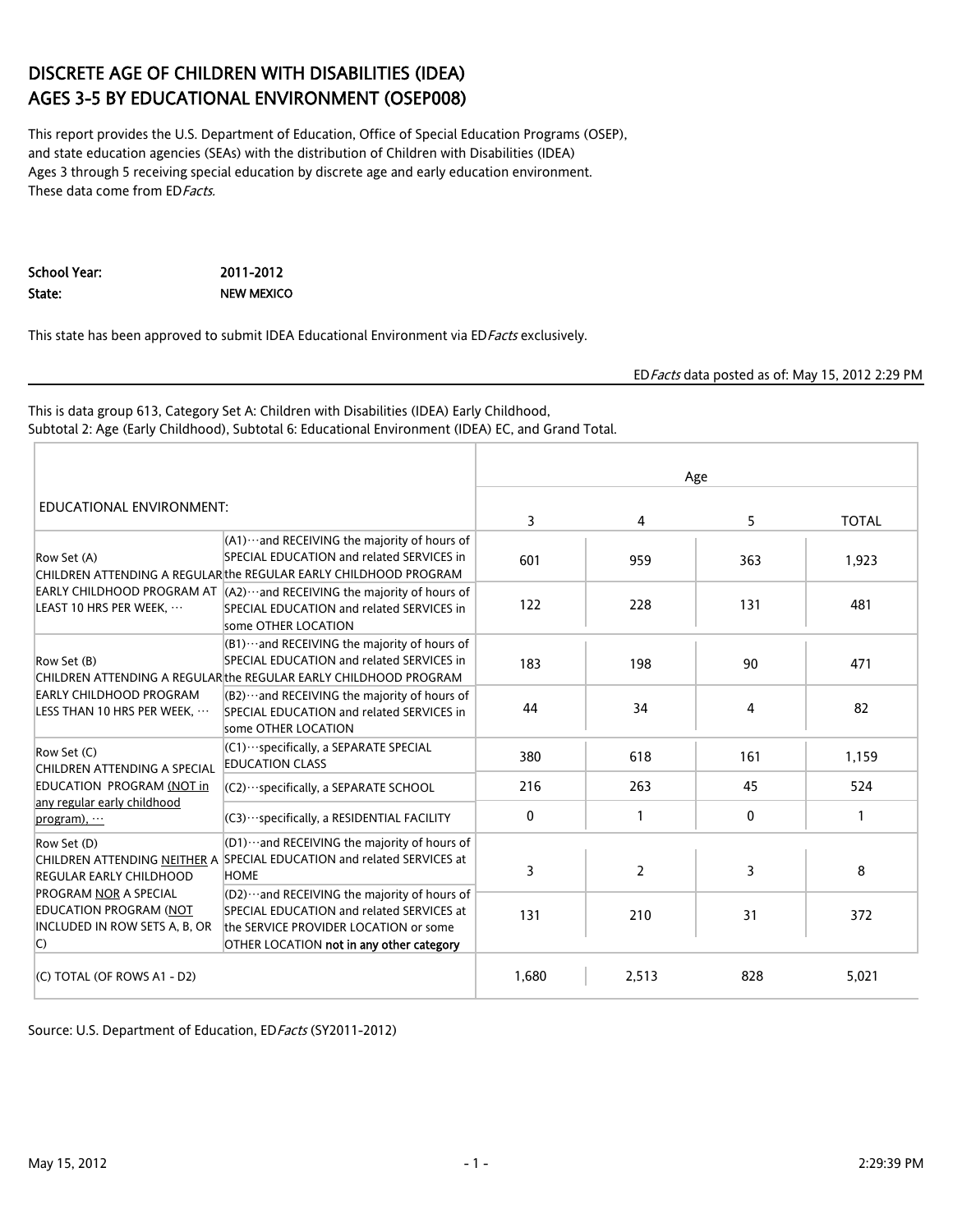## DISCRETE AGE OF CHILDREN WITH DISABILITIES (IDEA) AGES 3-5 BY EDUCATIONAL ENVIRONMENT (OSEP008)

This report provides the U.S. Department of Education, Office of Special Education Programs (OSEP), and state education agencies (SEAs) with the distribution of Children with Disabilities (IDEA) Ages 3 through 5 receiving special education by discrete age and early education environment. These data come from ED Facts.

School Year: 2011-2012 State: NEW MEXICO

This state has been approved to submit IDEA Educational Environment via EDFacts exclusively.

EDFacts data posted as of: May 15, 2012 2:29 PM

This is data group 613, Category Set A: Children with Disabilities (IDEA) Early Childhood, Subtotal 2: Age (Early Childhood), Subtotal 6: Educational Environment (IDEA) EC, and Grand Total.

| Age   | <b>Age Percentage</b> |
|-------|-----------------------|
| 3     | 33.46%                |
| Δ     | 50.05%                |
| 5     | 16.49%                |
| Total | 100.00%               |

Source: U.S. Department of Education, ED Facts (SY2011-2012)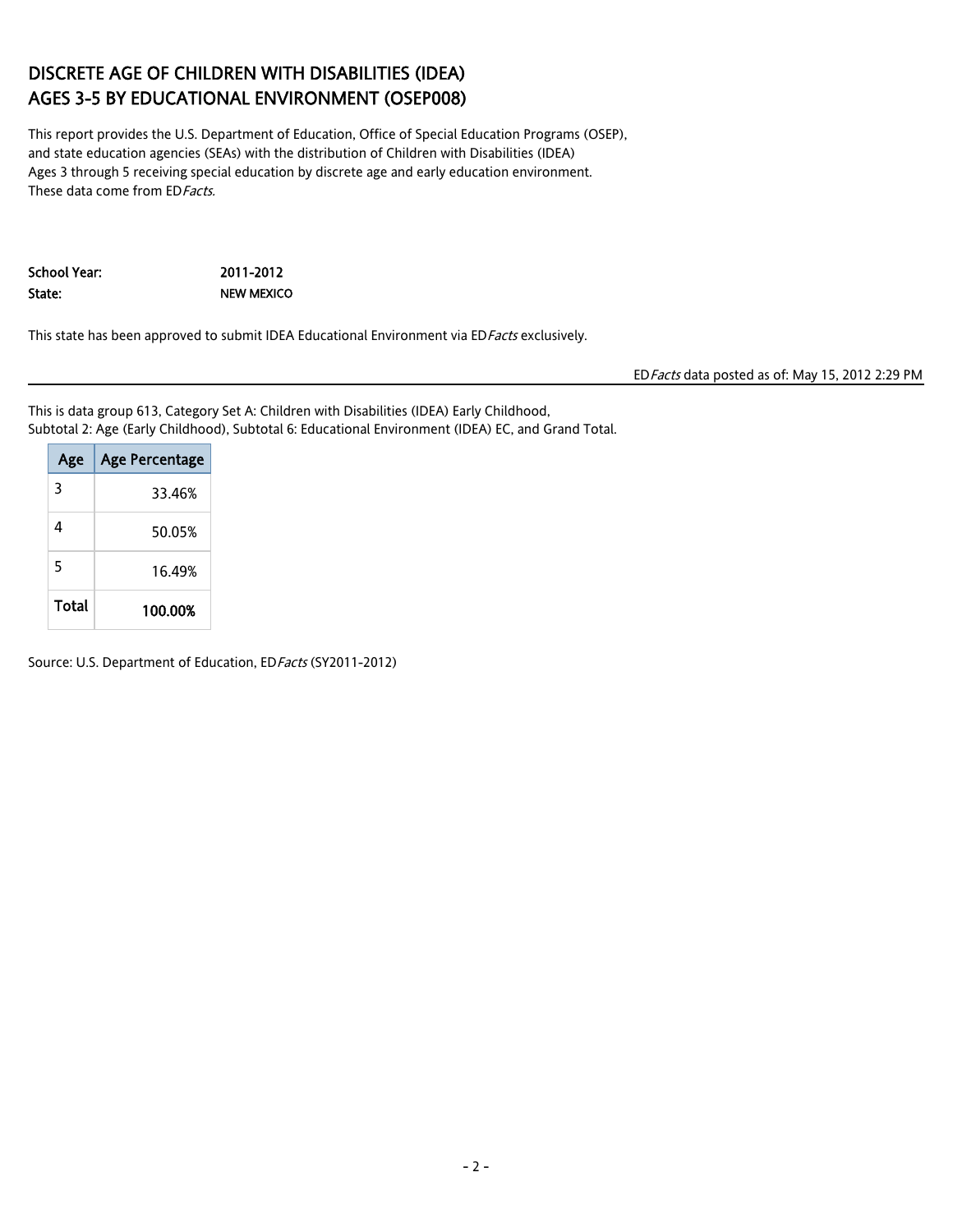This report provides the U.S. Department of Education, Office of Special Education Programs (OSEP), and state education agencies (SEAs) with the distribution of Children with Disabilities (IDEA) Ages 3 through 5 receiving special education by disability category and early education environment. These data come from EDFacts.

State: NEW MEXICO

School Year: 2011-2012 2011-2012 To view another reporting period, click "Back"

This state has been approved to submit IDEA Educational Environment data via ED Facts exclusively. EDFacts data posted as of: May 15, 2012 3:49 PM

Subtitle: This is data group 613, Category Set A: Children with Disabilities (IDEA) Early Childhood, Subtotal 3: Disability Category (IDEA), Subtotal 6: Educational Environment (IDEA) EC, and Grand Total.

| CHILDREN ATTENDING A REGULAR EARLY CHILDHOOD PROGRAM |                                                                                                               |                                                                                                                |                                                                                                                      |                                                                                                                |                                                                                                                  |                         |                                     |                                                                                              |                                                                                                                                                                           |
|------------------------------------------------------|---------------------------------------------------------------------------------------------------------------|----------------------------------------------------------------------------------------------------------------|----------------------------------------------------------------------------------------------------------------------|----------------------------------------------------------------------------------------------------------------|------------------------------------------------------------------------------------------------------------------|-------------------------|-------------------------------------|----------------------------------------------------------------------------------------------|---------------------------------------------------------------------------------------------------------------------------------------------------------------------------|
|                                                      | (A) AT LEAST 10 HOURS<br>(B) LESS THAN 10 HOURS<br>PER WEEK<br><b>PER WEEK</b>                                |                                                                                                                |                                                                                                                      | (C) CHILDREN ATTENDING A SPECIAL<br>EDUCATION PROGRAM (NOT IN ANY<br>REGULAR EARLY CHILDHOOD<br>PROGRAM)       | (D) CHILDREN ATTENDING NEITHER<br>A REGULAR EARLY CHILDHOOD<br>PROGRAM NOR A SPECIAL<br><b>EDUCATION PROGRAM</b> |                         |                                     |                                                                                              |                                                                                                                                                                           |
| <b>DISABILITY</b>                                    | (A1) RECEIVING<br><b>MAJORITY OF</b><br><b>HOURS OF</b><br><b>SERVICES IN</b><br><b>REGULAR EC</b><br>PROGRAM | (A2) RECEIVING<br><b>MAJORITY OF</b><br><b>HOURS OF</b><br><b>SERVICES IN</b><br><b>SOME OTHER</b><br>LOCATION | (B1) RECEIVING<br><b>MAJORITY OF</b><br><b>HOURS OF</b><br><b>SERVICES IN</b><br><b>REGULAR EC</b><br><b>PROGRAM</b> | (B2) RECEIVING<br><b>MAJORITY OF</b><br><b>HOURS OF</b><br><b>SERVICES IN</b><br><b>SOME OTHER</b><br>LOCATION | (C1) SEPARATE<br><b>CLASS</b>                                                                                    | (C2) SEPARATE<br>SCHOOL | (C3) RESIDENTIAL<br><b>FACILITY</b> | (D1) RECEIVING<br><b>MAJORITY OF</b><br><b>HOURS OF</b><br><b>SERVICES IN</b><br><b>HOME</b> | (D2) RECEIVING<br><b>MAJORITY OF</b><br><b>HOURS OF</b><br><b>SERVICES IN</b><br><b>SERVICE</b><br><b>PROVIDER</b><br><b>LOCATION OR</b><br><b>SOME OTHER</b><br>LOCATION |
| <b>INTELLECTUAL DISABILTIY</b>                       | 3                                                                                                             | 2                                                                                                              | $\overline{2}$                                                                                                       | $\Omega$                                                                                                       | $\mathbf{1}$                                                                                                     | $\overline{2}$          | $\mathbf 0$                         | $\mathbf{0}$                                                                                 | $\mathbf{0}$                                                                                                                                                              |
| <b>HEARING IMPAIRMENT</b>                            | 17                                                                                                            | 6                                                                                                              | $\Omega$                                                                                                             | $\Omega$                                                                                                       | $\overline{7}$                                                                                                   | 16                      | $\mathbf{0}$                        | $\mathbf{0}$                                                                                 |                                                                                                                                                                           |
| SPEECH OR LANGUAGE<br><b>IMPAIRMENT</b>              | 748                                                                                                           | 342                                                                                                            | 230                                                                                                                  | 66                                                                                                             | 540                                                                                                              | 265                     |                                     |                                                                                              | 356                                                                                                                                                                       |
| <b>VISUAL IMPAIRMENT</b>                             | 6                                                                                                             | $\mathbf{1}$                                                                                                   |                                                                                                                      |                                                                                                                | $\overline{4}$                                                                                                   | 19                      | $\mathbf 0$                         | 0                                                                                            |                                                                                                                                                                           |
| <b>EMOTIONAL DISTURBANCE</b>                         |                                                                                                               | $\mathbf 0$                                                                                                    | $\mathbf{0}$                                                                                                         | $\mathbf{0}$                                                                                                   | $\overline{2}$                                                                                                   |                         | $\mathbf 0$                         | 0                                                                                            | $\mathbf{0}$                                                                                                                                                              |
| <b>ORTHOPEDIC IMPAIRMENT</b>                         | 14                                                                                                            | 0                                                                                                              | 10                                                                                                                   | $\mathbf{0}$                                                                                                   | 14                                                                                                               | 4                       | $\mathbf 0$                         | 0                                                                                            | $\overline{2}$                                                                                                                                                            |
| OTHER HEALTH IMPAIRMENT                              | 29                                                                                                            | 5                                                                                                              | $\overline{7}$                                                                                                       |                                                                                                                | 19                                                                                                               | 17                      | $\mathbf 0$                         |                                                                                              | 5                                                                                                                                                                         |
| SPECIFIC LEARNING DISABILTIY                         | $\overline{2}$                                                                                                | 0                                                                                                              |                                                                                                                      | $\Omega$                                                                                                       | $\mathbf 0$                                                                                                      | $\overline{2}$          | $\mathbf 0$                         | $\mathbf{0}$                                                                                 | $\mathbf{0}$                                                                                                                                                              |
| <b>DEAF-BLINDNESS</b>                                | $\Omega$                                                                                                      | 0                                                                                                              |                                                                                                                      | $\Omega$                                                                                                       | $\mathbf{1}$                                                                                                     | $\mathbf{0}$            | 0                                   | 0                                                                                            | $\Omega$                                                                                                                                                                  |
| MULTIPLE DISABILITIES                                | 11                                                                                                            | 6                                                                                                              | $\overline{4}$                                                                                                       |                                                                                                                | 13                                                                                                               | 31                      | $\mathbf 0$                         | 4                                                                                            | 3                                                                                                                                                                         |
| <b>AUTISM</b>                                        | 33                                                                                                            | 8                                                                                                              | 13                                                                                                                   |                                                                                                                | 65                                                                                                               | 21                      | $\mathbf 0$                         | $\mathbf{0}$                                                                                 |                                                                                                                                                                           |
| <b>TRAUMATIC BRAIN INJURY</b>                        | 4                                                                                                             | $\mathbf{1}$                                                                                                   |                                                                                                                      | $\Omega$                                                                                                       | $\mathbf{1}$                                                                                                     | $\overline{2}$          | $\mathbf 0$                         | 0                                                                                            | $\mathbf{0}$                                                                                                                                                              |
| <b>DEVELOPMENTAL DELAY (1)</b>                       | 1,055                                                                                                         | 110                                                                                                            | 201                                                                                                                  | 12                                                                                                             | 492                                                                                                              | 144                     | $\mathbf 0$                         | $\overline{2}$                                                                               | 3                                                                                                                                                                         |
| TOTAL:                                               | 1,923                                                                                                         | 481                                                                                                            | 471                                                                                                                  | 82                                                                                                             | 1,159                                                                                                            | 524                     |                                     | 8                                                                                            | 372                                                                                                                                                                       |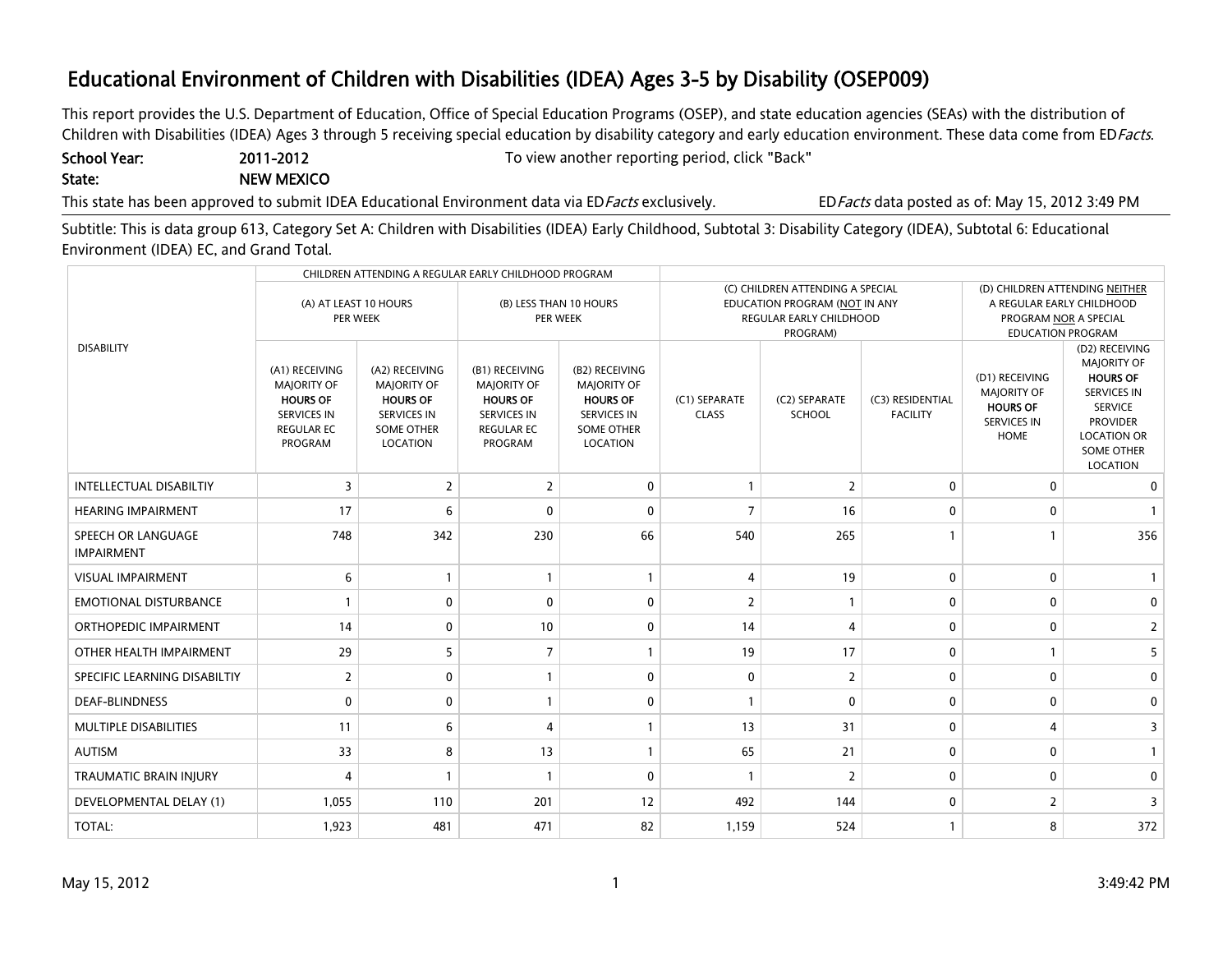This report provides the U.S. Department of Education, Office of Special Education Programs (OSEP), and state education agencies (SEAs) with the distribution of Children with Disabilities (IDEA) Ages 3 through 5 receiving special education by disability category and early education environment. These data come from EDFacts.

School Year: 2011-2012 To view another reporting period, click "Back" State: NEW MEXICO

This state has been approved to submit IDEA Educational Environment data via ED*Facts* exclusively. EDFacts data posted as of: May 15, 2012 3:49 PM

Subtitle: This is data group 613, Category Set A: Children with Disabilities (IDEA) Early Childhood, Subtotal 3: Disability Category (IDEA), Subtotal 6: Educational Environment (IDEA) EC, and Grand Total.

Source: U.S. Department of Education, ED Facts (SY 2011-2012)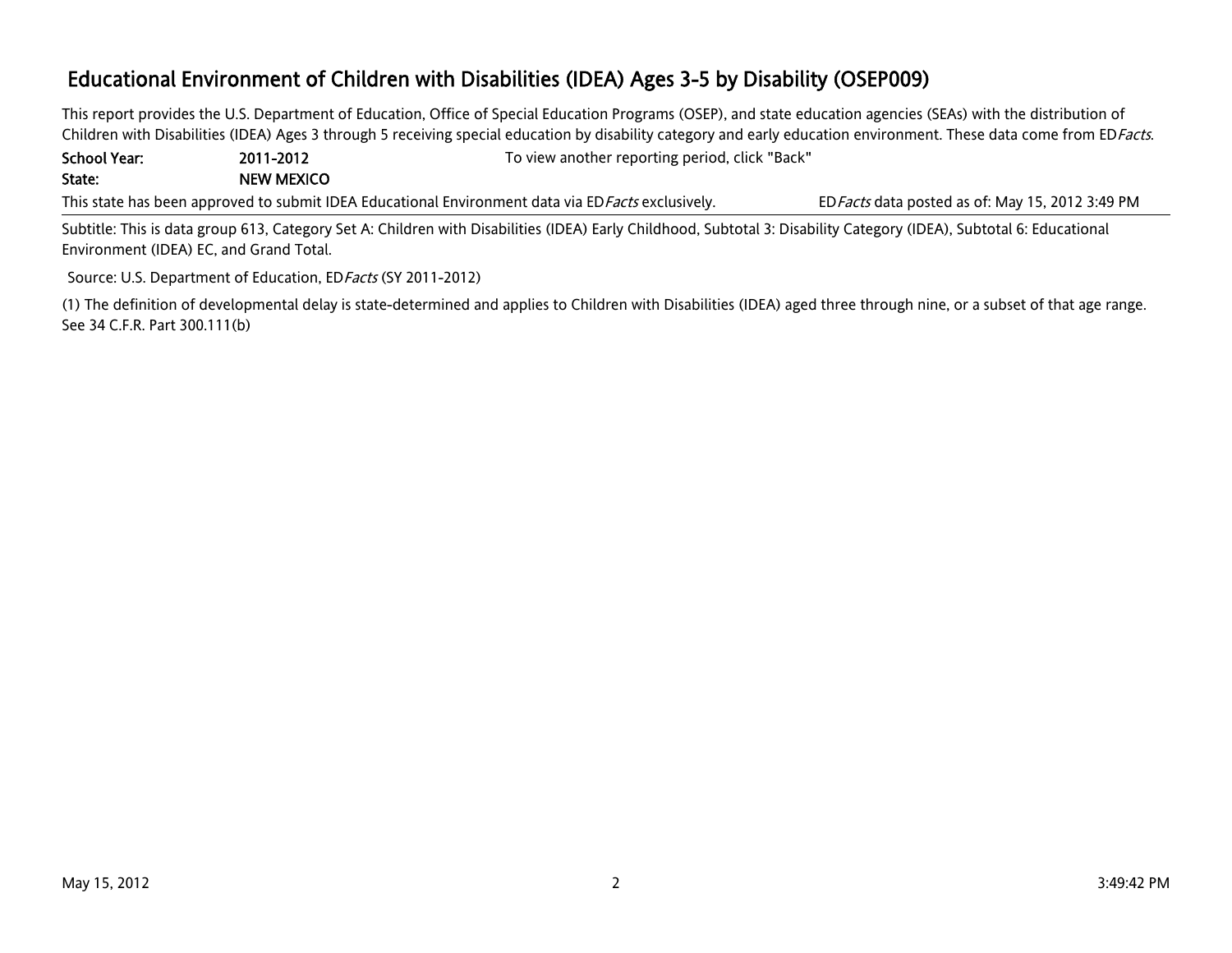This report provides the U.S. Department of Education, Office of Special Education Programs (OSEP), and state education agencies (SEAs) with the distribution of Children with Disabilities (IDEA) Ages 3 through 5 receiving special education by disability category and early education environment. These data come from EDFacts.

State: NEW MEXICO

School Year: 2011-2012 2011-2012 To view another reporting period, click "Back"

This state has been approved to submit IDEA Educational Environment data via ED Facts exclusively. EDFacts data posted as of: May 15, 2012 3:49 PM

Subtitle: This is data group 613, Category Set A: Children with Disabilities (IDEA) Early Childhood, Subtotal 3: Disability Category (IDEA), Subtotal 6: Educational Environment (IDEA) EC, and Grand Total.

| CHILDREN ATTENDING A REGULAR EARLY CHILDHOOD PROGRAM (PERCENT) |                                                                                                                      |                                                                                                                |                                                                                                                      |                                                                                                                |                                            |                                                                                                                           |                                                                                                                  |                                                                                                    |                                                                                                                                                                       |
|----------------------------------------------------------------|----------------------------------------------------------------------------------------------------------------------|----------------------------------------------------------------------------------------------------------------|----------------------------------------------------------------------------------------------------------------------|----------------------------------------------------------------------------------------------------------------|--------------------------------------------|---------------------------------------------------------------------------------------------------------------------------|------------------------------------------------------------------------------------------------------------------|----------------------------------------------------------------------------------------------------|-----------------------------------------------------------------------------------------------------------------------------------------------------------------------|
|                                                                |                                                                                                                      | (B) LESS THAN 10 HOURS<br>(A) AT LEAST 10 HOURS<br>PER WEEK (PERCENT)<br>PER WEEK (PERCENT)                    |                                                                                                                      |                                                                                                                |                                            | (C) CHILDREN ATTENDING A SPECIAL<br>EDUCATION PROGRAM (NOT IN ANY<br><b>REGULAR EARLY CHILDHOOD</b><br>PROGRAM) (PERCENT) | (D) CHILDREN ATTENDING NEITHER<br>A REGULAR EARLY CHILDHOOD<br>PROGRAM NOR A SPECIAL<br><b>EDUCATION PROGRAM</b> |                                                                                                    |                                                                                                                                                                       |
| <b>DISABILITY</b>                                              | (A1) RECEIVING<br><b>MAJORITY OF</b><br><b>HOURS OF</b><br><b>SERVICES IN</b><br><b>REGULAR EC</b><br><b>PROGRAM</b> | (A2) RECEIVING<br><b>MAJORITY OF</b><br><b>HOURS OF</b><br><b>SERVICES IN</b><br><b>SOME OTHER</b><br>LOCATION | (B1) RECEIVING<br><b>MAJORITY OF</b><br><b>HOURS OF</b><br><b>SERVICES IN</b><br><b>REGULAR EC</b><br><b>PROGRAM</b> | (B2) RECEIVING<br><b>MAJORITY OF</b><br><b>HOURS OF</b><br><b>SERVICES IN</b><br><b>SOME OTHER</b><br>LOCATION | (C1) SEPARATE<br><b>CLASS</b><br>(PERCENT) | (C2) SEPARATE<br>SCHOOL<br>(PERCENT)                                                                                      | (C3) RESIDENTIAL<br><b>FACILITY</b><br>(PERCENT)                                                                 | (D1) RECEIVING<br><b>MAJORITY OF</b><br><b>HOURS OF</b><br><b>SERVICES IN</b><br>HOME<br>(PERCENT) | (D2) RECEIVING<br><b>MAJORITY OF</b><br><b>HOURS OF</b><br><b>SERVICES IN</b><br><b>SERVICE PROVIDER</b><br><b>LOCATION</b><br>OR SOME OTHER<br>LOCATION<br>(PERCENT) |
| <b>INTELLECTUAL DISABILTIY</b>                                 | 0.16                                                                                                                 | 0.42                                                                                                           | 0.42                                                                                                                 | 0.00                                                                                                           | 0.09                                       | 0.38                                                                                                                      | 0.00                                                                                                             | 0.00                                                                                               | 0.00                                                                                                                                                                  |
| <b>HEARING IMPAIRMENT</b>                                      | 0.88                                                                                                                 | 1.25                                                                                                           | 0.00                                                                                                                 | 0.00                                                                                                           | 0.60                                       | 3.05                                                                                                                      | 0.00                                                                                                             | 0.00                                                                                               | 0.27                                                                                                                                                                  |
| SPEECH OR LANGUAGE<br><b>IMPAIRMENT</b>                        | 38.90                                                                                                                | 71.10                                                                                                          | 48.83                                                                                                                | 80.49                                                                                                          | 46.59                                      | 50.57                                                                                                                     | 100.00                                                                                                           | 12.50                                                                                              | 95.70                                                                                                                                                                 |
| <b>VISUAL IMPAIRMENT</b>                                       | 0.31                                                                                                                 | 0.21                                                                                                           | 0.21                                                                                                                 | 1.22                                                                                                           | 0.35                                       | 3.63                                                                                                                      | 0.00                                                                                                             | 0.00                                                                                               | 0.27                                                                                                                                                                  |
| <b>EMOTIONAL DISTURBANCE</b>                                   | 0.05                                                                                                                 | 0.00                                                                                                           | 0.00                                                                                                                 | 0.00                                                                                                           | 0.17                                       | 0.19                                                                                                                      | 0.00                                                                                                             | 0.00                                                                                               | 0.00                                                                                                                                                                  |
| ORTHOPEDIC IMPAIRMENT                                          | 0.73                                                                                                                 | 0.00                                                                                                           | 2.12                                                                                                                 | 0.00                                                                                                           | 1.21                                       | 0.76                                                                                                                      | 0.00                                                                                                             | 0.00                                                                                               | 0.54                                                                                                                                                                  |
| OTHER HEALTH IMPAIRMENT                                        | 1.51                                                                                                                 | 1.04                                                                                                           | 1.49                                                                                                                 | 1.22                                                                                                           | 1.64                                       | 3.24                                                                                                                      | 0.00                                                                                                             | 12.50                                                                                              | 1.34                                                                                                                                                                  |
| SPECIFIC LEARNING DISABILTIY                                   | 0.10                                                                                                                 | 0.00                                                                                                           | 0.21                                                                                                                 | 0.00                                                                                                           | 0.00                                       | 0.38                                                                                                                      | 0.00                                                                                                             | 0.00                                                                                               | 0.00                                                                                                                                                                  |
| <b>DEAF-BLINDNESS</b>                                          | 0.00                                                                                                                 | 0.00                                                                                                           | 0.21                                                                                                                 | 0.00                                                                                                           | 0.09                                       | 0.00                                                                                                                      | 0.00                                                                                                             | 0.00                                                                                               | 0.00                                                                                                                                                                  |
| <b>MULTIPLE DISABILITIES</b>                                   | 0.57                                                                                                                 | 1.25                                                                                                           | 0.85                                                                                                                 | 1.22                                                                                                           | 1.12                                       | 5.92                                                                                                                      | 0.00                                                                                                             | 50.00                                                                                              | 0.81                                                                                                                                                                  |
| <b>AUTISM</b>                                                  | 1.72                                                                                                                 | 1.66                                                                                                           | 2.76                                                                                                                 | 1.22                                                                                                           | 5.61                                       | 4.01                                                                                                                      | 0.00                                                                                                             | 0.00                                                                                               | 0.27                                                                                                                                                                  |
| <b>TRAUMATIC BRAIN INJURY</b>                                  | 0.21                                                                                                                 | 0.21                                                                                                           | 0.21                                                                                                                 | 0.00                                                                                                           | 0.09                                       | 0.38                                                                                                                      | 0.00                                                                                                             | 0.00                                                                                               | 0.00                                                                                                                                                                  |
| <b>DEVELOPMENTAL DELAY (1)</b>                                 | 54.86                                                                                                                | 22.87                                                                                                          | 42.68                                                                                                                | 14.63                                                                                                          | 42.45                                      | 27.48                                                                                                                     | 0.00                                                                                                             | 25.00                                                                                              | 0.81                                                                                                                                                                  |
| <b>TOTAL:</b>                                                  | 100.00                                                                                                               | 100.00                                                                                                         | 100.00                                                                                                               | 100.00                                                                                                         | 100.00                                     | 100.00                                                                                                                    | 100.00                                                                                                           | 100.00                                                                                             | 100.00                                                                                                                                                                |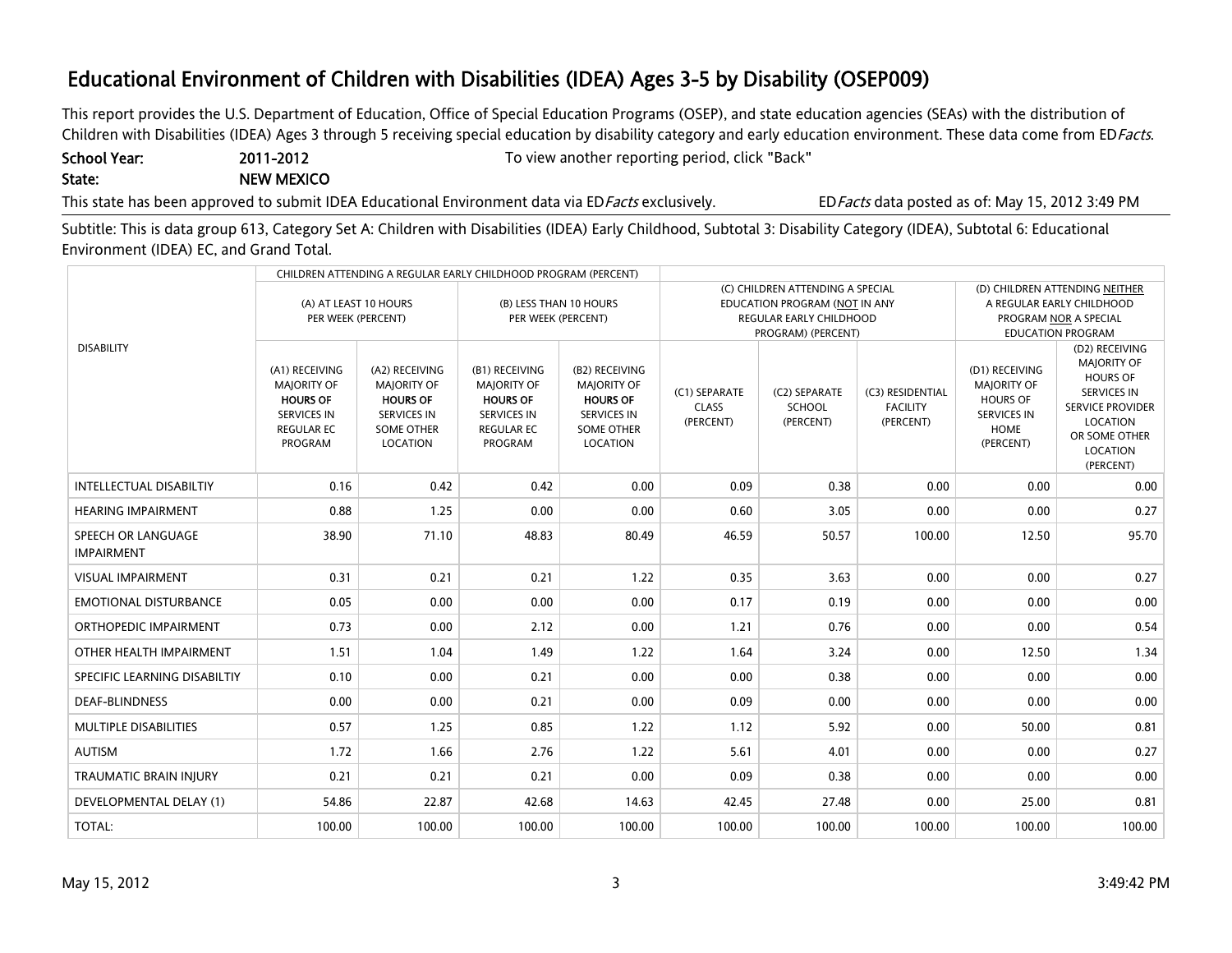This report provides the U.S. Department of Education, Office of Special Education Programs (OSEP), and state education agencies (SEAs) with the distribution of Children with Disabilities (IDEA) Ages 3 through 5 receiving special education by disability category and early education environment. These data come from EDFacts.

School Year: 2011-2012 To view another reporting period, click "Back" State: NEW MEXICO

This state has been approved to submit IDEA Educational Environment data via ED*Facts* exclusively. EDFacts data posted as of: May 15, 2012 3:49 PM

Subtitle: This is data group 613, Category Set A: Children with Disabilities (IDEA) Early Childhood, Subtotal 3: Disability Category (IDEA), Subtotal 6: Educational Environment (IDEA) EC, and Grand Total.

Source: U.S. Department of Education, ED Facts (SY 2011-2012)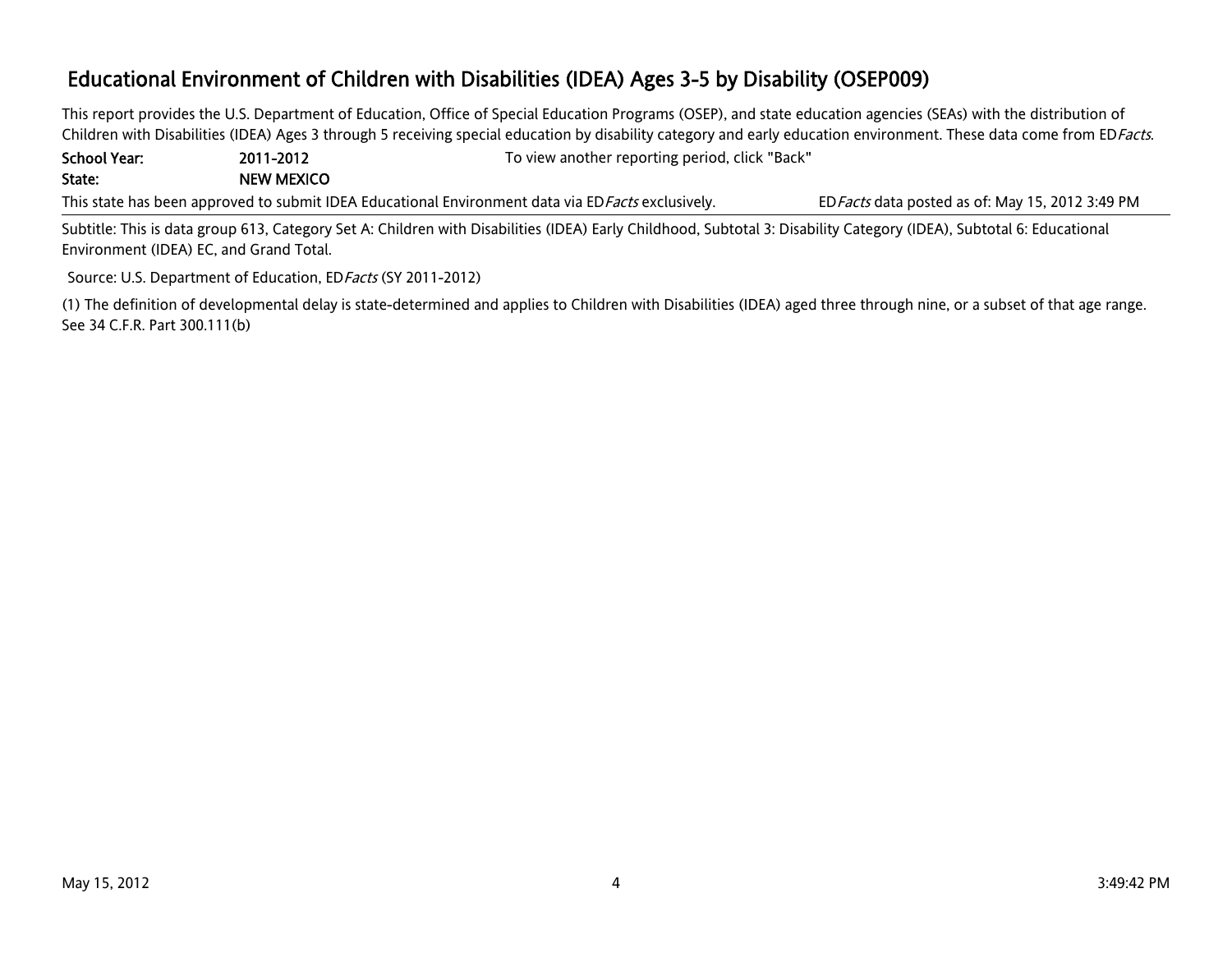# GENDER OF CHILDREN WITH DISABILITIES (IDEA)

### AGES 3-5 BY EDUCATIONAL ENVIRONMENT (OSEP015)

This report provides the U.S. Department of Education, Office of Special Education Programs (OSEP), and state education agencies (SEAs) with the distribution of children with disabilities (IDEA) ages 3 through 5 receiving special education by early educational environment and Sex (Membership). These data come from EDFacts.

| School Year: | 2011-2012  |
|--------------|------------|
| State:       | NEW MEXICO |

This state has been approved to submit IDEA Educational Environment via EDFacts exclusively.

#### EDFacts data posted as of: May 15, 2012 4:17 PM

These data come from File Spec N/X089: Children with Disabilities (IDEA) Early Childhood. This is data group 613: Children with disabilities (IDEA) early childhood table: Category Set C, Subtotal 1: Sex (Membership), Subtotal 6: Educational Environment (IDEA) EC, and Grand Total.

|                                                                                                           |                                                                                                                                                                                 | <b>GENDER</b> |               |              |  |  |
|-----------------------------------------------------------------------------------------------------------|---------------------------------------------------------------------------------------------------------------------------------------------------------------------------------|---------------|---------------|--------------|--|--|
| EDUCATIONAL ENVIRONMENT:                                                                                  |                                                                                                                                                                                 | <b>MALE</b>   | <b>FEMALE</b> | <b>TOTAL</b> |  |  |
| Row Set (A)                                                                                               | $(A1)$ and RECEIVING the majority of hours of<br>SPECIAL EDUCATION and related SERVICES in<br>CHILDREN ATTENDING A REGULAR the REGULAR EARLY CHILDHOOD PROGRAM                  | 1,308         | 615           | 1,923        |  |  |
| LEAST 10 HRS PER WEEK,                                                                                    | EARLY CHILDHOOD PROGRAM AT $(A2)$ and RECEIVING the majority of hours of<br>SPECIAL EDUCATION and related SERVICES in<br>some OTHER LOCATION                                    | 326           | 155           | 481          |  |  |
| Row Set (B)<br>EARLY CHILDHOOD PROGRAM<br>LESS THAN 10 HRS PER WEEK,                                      | $(B1)$ and RECEIVING the majority of hours of<br>SPECIAL EDUCATION and related SERVICES in<br>CHILDREN ATTENDING A REGULAR the REGULAR EARLY CHILDHOOD PROGRAM                  | 321           | 150           | 471          |  |  |
|                                                                                                           | $(B2)$ and RECEIVING the majority of hours of<br>SPECIAL EDUCATION and related SERVICES in<br>some OTHER LOCATION                                                               | 48            | 34            | 82           |  |  |
| Row Set (C)<br>CHILDREN ATTENDING A SPECIAL                                                               | $ $ (C1) $\cdots$ specifically, a SEPARATE SPECIAL<br><b>EDUCATION CLASS</b>                                                                                                    | 784           | 375           | 1,159        |  |  |
| EDUCATION PROGRAM (NOT in                                                                                 | $ $ (C2) $\cdots$ specifically, a SEPARATE SCHOOL                                                                                                                               | 351           | 173           | 524          |  |  |
| any regular early childhood<br>$program)$ .                                                               | (C3) · ·· specifically, a RESIDENTIAL FACILITY                                                                                                                                  | 1             | 0             | 1            |  |  |
| Row Set (D)<br><b>REGULAR EARLY CHILDHOOD</b>                                                             | $ $ (D1) $\cdots$ and RECEIVING the majority of hours of<br>CHILDREN ATTENDING NEITHER A SPECIAL EDUCATION and related SERVICES at<br><b>HOME</b>                               | 4             | 4             | 8            |  |  |
| <b>PROGRAM NOR A SPECIAL</b><br><b>EDUCATION PROGRAM (NOT</b><br>INCLUDED IN ROW SETS A, B, OR<br>$\circ$ | $[02)$ and RECEIVING the majority of hours of<br>SPECIAL EDUCATION and related SERVICES at<br>the SERVICE PROVIDER LOCATION or some<br>OTHER LOCATION not in any other category | 254           | 118           | 372          |  |  |
| (C) TOTAL (OF ROWS A1 - D2)                                                                               |                                                                                                                                                                                 | 3,397         | 1,624         | 5,021        |  |  |

Source: U.S. Department of Education, EDFacts (SY2011-2012)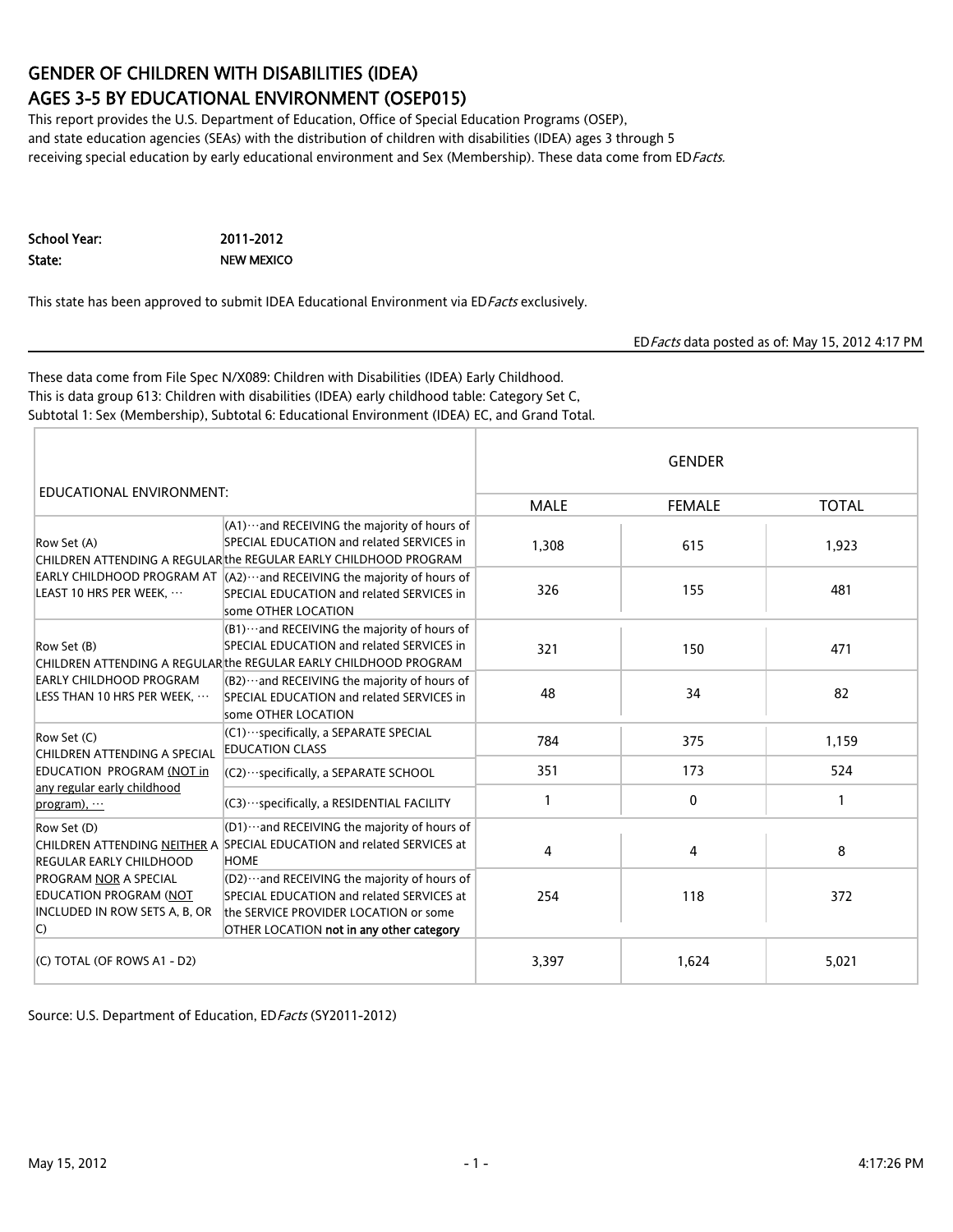# GENDER OF CHILDREN WITH DISABILITIES (IDEA)

### AGES 3-5 BY EDUCATIONAL ENVIRONMENT (OSEP015)

This report provides the U.S. Department of Education, Office of Special Education Programs (OSEP), and state education agencies (SEAs) with the distribution of children with disabilities (IDEA) ages 3 through 5 receiving special education by early educational environment and Sex (Membership). These data come from EDFacts.

| School Year: | 2011-2012  |
|--------------|------------|
| State:       | NEW MEXICO |

This state has been approved to submit IDEA Educational Environment via EDFacts exclusively.

#### EDFacts data posted as of: May 15, 2012 4:17 PM

These data come from File Spec N/X089: Children with Disabilities (IDEA) Early Childhood. This is data group 613: Children with disabilities (IDEA) early childhood table: Category Set C, Subtotal 1: Sex (Membership), Subtotal 6: Educational Environment (IDEA) EC, and Grand Total.

|                                                                                                         |                                                                                                                                                                                 | <b>GENDER (Percent)</b> |               |              |  |  |
|---------------------------------------------------------------------------------------------------------|---------------------------------------------------------------------------------------------------------------------------------------------------------------------------------|-------------------------|---------------|--------------|--|--|
| EDUCATIONAL ENVIRONMENT:                                                                                |                                                                                                                                                                                 | <b>MALE</b>             | <b>FEMALE</b> | <b>TOTAL</b> |  |  |
| Row Set (A)                                                                                             | $(A1)$ and RECEIVING the majority of hours of<br>SPECIAL EDUCATION and related SERVICES in<br>CHILDREN ATTENDING A REGULAR the REGULAR EARLY CHILDHOOD PROGRAM                  | 68.02                   | 31.98         | 100.00       |  |  |
| LEAST 10 HRS PER WEEK,                                                                                  | EARLY CHILDHOOD PROGRAM AT $ $ (A2) ··· and RECEIVING the majority of hours of<br>SPECIAL EDUCATION and related SERVICES in<br>some OTHER LOCATION                              | 67.78                   | 32.22         | 100.00       |  |  |
| Row Set (B)                                                                                             | (B1) ··· and RECEIVING the majority of hours of<br>SPECIAL EDUCATION and related SERVICES in<br>CHILDREN ATTENDING A REGULAR the REGULAR EARLY CHILDHOOD PROGRAM                | 68.15                   | 31.85         | 100.00       |  |  |
| <b>EARLY CHILDHOOD PROGRAM</b><br>LESS THAN 10 HRS PER WEEK,                                            | $(B2)$ and RECEIVING the majority of hours of<br>SPECIAL EDUCATION and related SERVICES in<br>some OTHER LOCATION                                                               | 58.54                   | 41.46         | 100.00       |  |  |
| Row Set (C)<br>CHILDREN ATTENDING A SPECIAL                                                             | $(C1) \cdots$ specifically, a SEPARATE SPECIAL<br><b>EDUCATION CLASS</b>                                                                                                        | 67.64                   | 32.36         | 100.00       |  |  |
| EDUCATION PROGRAM (NOT in                                                                               | $ $ (C2) $\cdots$ specifically, a SEPARATE SCHOOL                                                                                                                               | 66.98                   | 33.02         | 100.00       |  |  |
| any regular early childhood<br>$program)$ .                                                             | (C3) ··· specifically, a RESIDENTIAL FACILITY                                                                                                                                   | 100.00                  | 0.00          | 100.00       |  |  |
| Row Set (D)<br><b>REGULAR EARLY CHILDHOOD</b>                                                           | $ $ (D1) $\cdots$ and RECEIVING the majority of hours of<br>CHILDREN ATTENDING NEITHER A SPECIAL EDUCATION and related SERVICES at<br><b>HOME</b>                               | 50.00                   | 50.00         | 100.00       |  |  |
| <b>PROGRAM NOR A SPECIAL</b><br>EDUCATION PROGRAM (NOT<br>INCLUDED IN ROW SETS A. B. OR<br>$\mathsf{C}$ | $[02)$ and RECEIVING the majority of hours of<br>SPECIAL EDUCATION and related SERVICES at<br>the SERVICE PROVIDER LOCATION or some<br>OTHER LOCATION not in any other category | 68.28                   | 31.72         | 100.00       |  |  |
| (C) TOTAL (OF ROWS A1 - D2)                                                                             |                                                                                                                                                                                 | 67.66                   | 32.34         | 100.00       |  |  |

Source: U.S. Department of Education, EDFacts (SY2011-2012)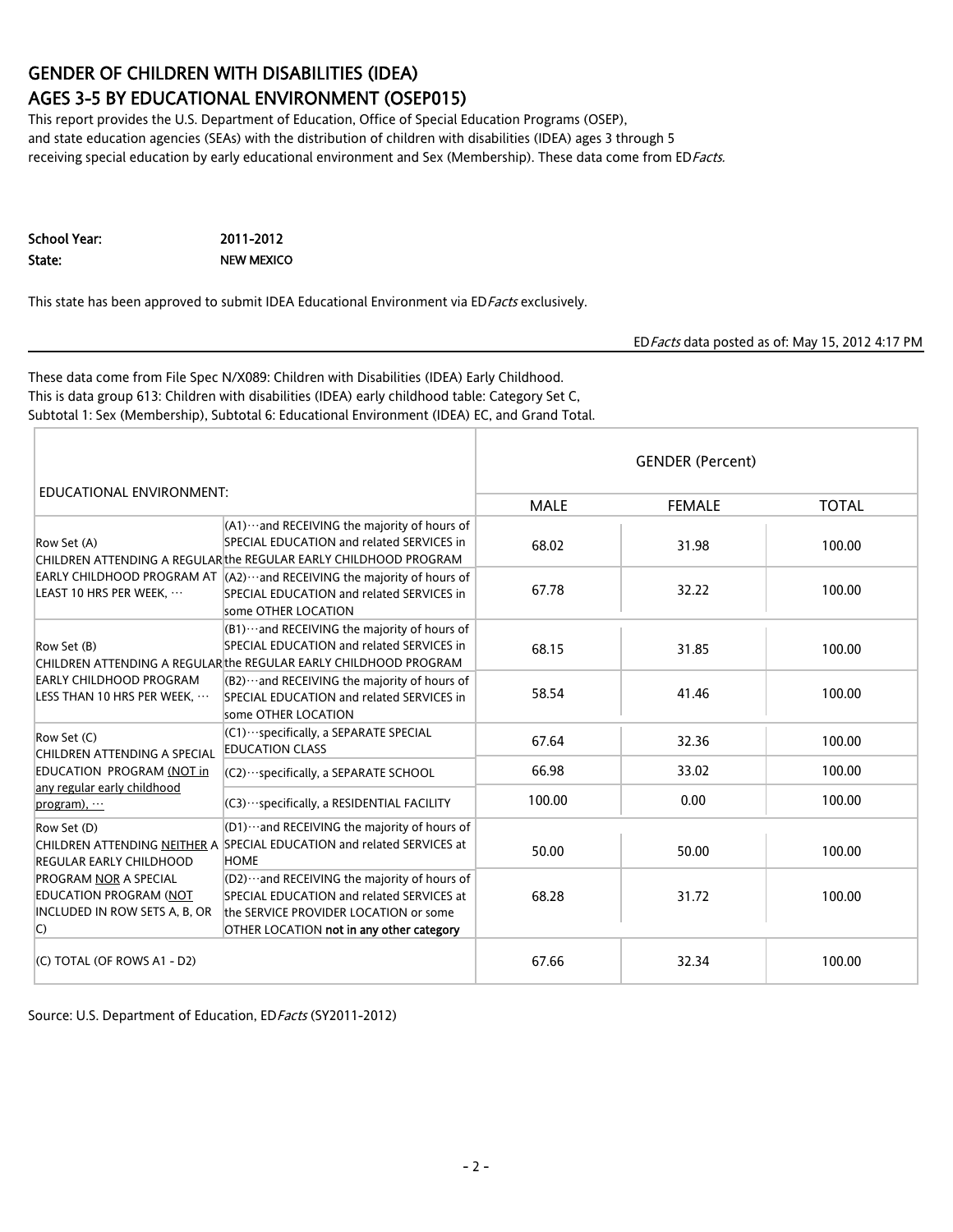### LIMITED ENGLISH PROFIENCY STATUS OF CHILDREN WITH THE STATE STATE SYSTEM EDFacts Reporting System DISABILITIES (IDEA) AGES 3-5 BY EDUCATIONAL ENVIRONMENT (OSEP016)

This report provides the U.S. Department of Education, Office of Special Education Programs (OSEP), and State Education Agencies(SEAs) with the distribution of Children with Disabilities (IDEA) Ages 3 through 5 receiving Special Education by Limited English Proficiency (LEP) Status and early Education Environment. These data come from ED  $Facts$ 

School Year: 2011-2012

H

State: NEW MEXICO

This state has been approved to submit IDEA Educational Environment via ED Facts exclusively.

EDFacts data posted as of: May 15, 2012 4:22 PM

These data come from File Spec N/X089 Children with Disabilities (IDEA) Early Childhood. This is Data Group 613: Children with Disabilities (IDEA) early childhood table: Category Set D, Subtotal 5: LEP Status (Both), Subtotal 6: Educational Environment (IDEA) EC, and Grand Total.

|                                                                                                                                               |                                                                                                                                                                                   | LIMITED ENGLISH PROFICIENCY STATUS |           |                |  |  |
|-----------------------------------------------------------------------------------------------------------------------------------------------|-----------------------------------------------------------------------------------------------------------------------------------------------------------------------------------|------------------------------------|-----------|----------------|--|--|
| EDUCATIONAL ENVIRONMENT:                                                                                                                      |                                                                                                                                                                                   | <b>YES</b>                         | <b>NO</b> | <b>TOTAL</b>   |  |  |
| Row Set (A)<br>CHILDREN ATTENDING A REGULAR EARLY<br>CHILDHOOD PROGRAM AT LEAST 10 HRS PER<br>WEEK,                                           | (A1) ··· and RECEIVING the majority of hours of SPECIAL<br><b>EDUCATION and related SERVICES in the REGULAR EARLY</b><br>CHILDHOOD PROGRAM                                        | 36                                 | 1,887     | 1,923          |  |  |
|                                                                                                                                               | (A2) ··· and RECEIVING the majority of hours of SPECIAL<br><b>EDUCATION and related SERVICES in some OTHER LOCATION</b>                                                           | $\overline{4}$                     | 477       | 481            |  |  |
| Row Set (B)<br>CHILDREN ATTENDING A REGULAR EARLY                                                                                             | (B1) ··· and RECEIVING the majority of hours of SPECIAL<br>EDUCATION and related SERVICES in the REGULAR EARLY<br>CHILDHOOD PROGRAM                                               | 20                                 | 451       | 471            |  |  |
| CHILDHOOD PROGRAM LESS THAN 10 HRS<br>PER WEEK,                                                                                               | (B2) ··· and RECEIVING the majority of hours of SPECIAL<br><b>EDUCATION and related SERVICES in some OTHER LOCATION</b>                                                           | $\mathbf{0}$                       | 82        | 82             |  |  |
|                                                                                                                                               | (C1) ··· specifically, a SEPARATE SPECIAL EDUCATION CLASS                                                                                                                         | 12                                 | 1,147     | 1,159          |  |  |
| Row Set (C)<br>CHILDREN ATTENDING A SPECIAL EDUCATION (C2) ··· specifically, a SEPARATE SCHOOL<br>PROGRAM (NOT in any regular early childhood |                                                                                                                                                                                   | $\mathbf 0$                        | 524       | 524            |  |  |
| program),                                                                                                                                     | (C3) ··· specifically, a RESIDENTIAL FACILITY                                                                                                                                     | $\mathbf 0$                        |           | $\overline{1}$ |  |  |
| Row Set (D)<br>CHILDREN ATTENDING NEITHER A REGULAR                                                                                           | (D1) ··· and RECEIVING the majority of hours of SPECIAL<br><b>EDUCATION and related SERVICES at HOME</b>                                                                          | $\mathbf 0$                        | 8         | 8              |  |  |
| <b>EARLY CHILDHOOD PROGRAM NOR A</b><br>SPECIAL EDUCATION PROGRAM (NOT<br>INCLUDED IN ROW SETS A, B, OR C)                                    | (D2) ··· and RECEIVING the majority of hours of SPECIAL<br>EDUCATION and related SERVICES at the SERVICE PROVIDER<br>LOCATION or some OTHER LOCATION not in any other<br>category | $\overline{4}$                     | 368       | 372            |  |  |
| $(C)$ TOTAL (OF ROWS A1 - D2)                                                                                                                 |                                                                                                                                                                                   | 76                                 | 4,945     | 5,021          |  |  |

Source: U.S. Department of Education, ED Facts (SY 2011-2012)

#### - 1 -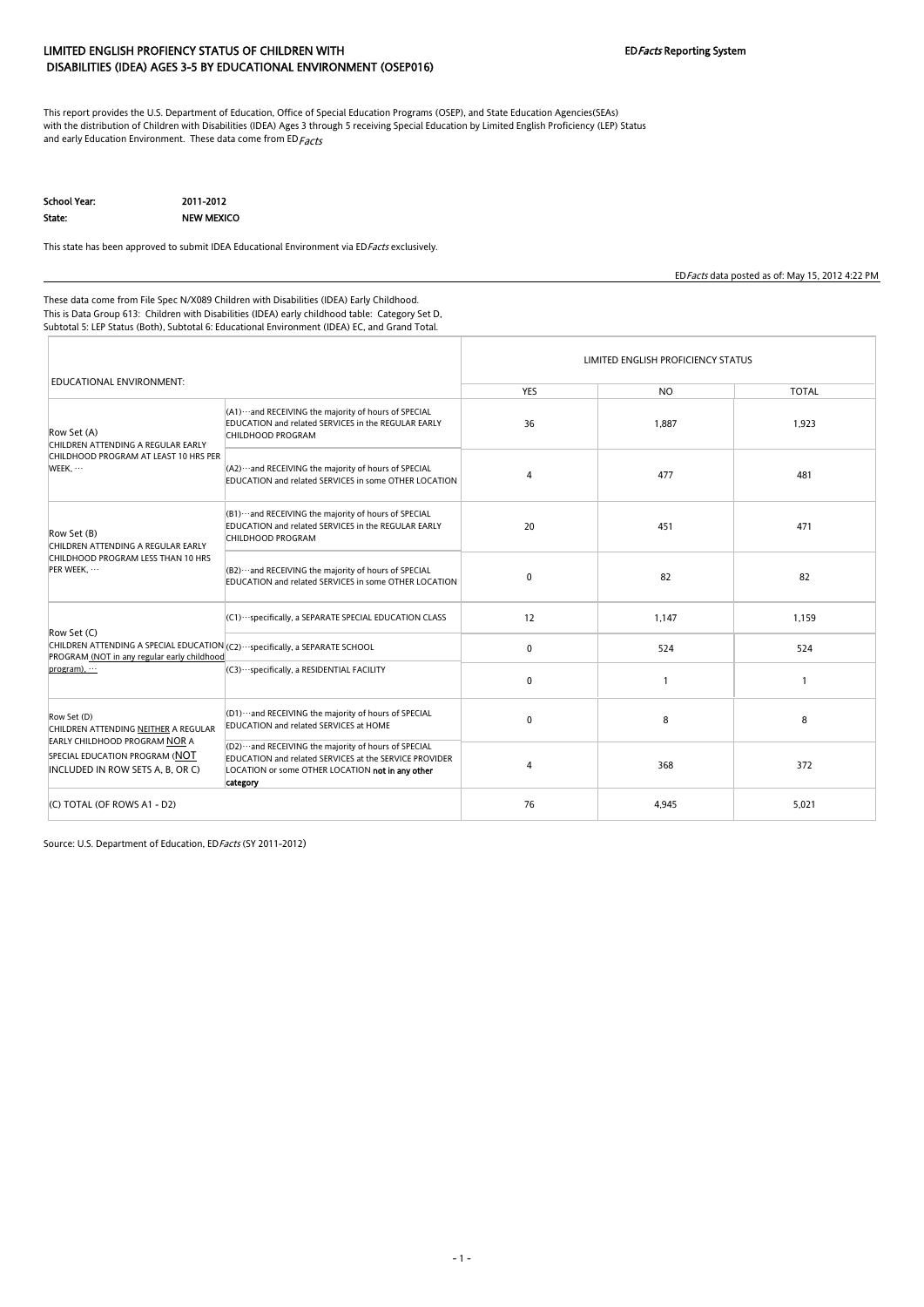### LIMITED ENGLISH PROFIENCY STATUS OF CHILDREN WITH **EDFACTS** Reporting System DISABILITIES (IDEA) AGES 3-5 BY EDUCATIONAL ENVIRONMENT (OSEP016)

This report provides the U.S. Department of Education, Office of Special Education Programs (OSEP), and State Education Agencies (SEAs) with the distribution of Children with Disabilities (IDEA) Ages 3 through 5 receiving Special Education by Limited English Proficiency (LEP) status and early Childhood Environment. These data come from ED Facts.

School Year: 2011-2012

State: NEW MEXICO

This state has been approved to submit IDEA Educational Environment via EDFacts exclusively.

EDFacts data posted as of: May 15, 2012 4:22 PM

These data come from File Spec N/X089 Children with Disabilities (IDEA) Early Childhood. This is Data Group 613: Children with disabilities (IDEA) early childhood table: Category Set D, Subtotal 5: LEP Status (Both), Subtotal 6: Educational Environment (IDEA) EC, and Grand Total.

| EDUCATIONAL ENVIRONMENT:                                                                                                                    |                                                                                                                                                                                       | LIMITED ENGLISH PROFICIENCY STATUS (PERCENT) |           |              |  |  |  |
|---------------------------------------------------------------------------------------------------------------------------------------------|---------------------------------------------------------------------------------------------------------------------------------------------------------------------------------------|----------------------------------------------|-----------|--------------|--|--|--|
|                                                                                                                                             |                                                                                                                                                                                       | <b>YES</b>                                   | <b>NO</b> | <b>TOTAL</b> |  |  |  |
| Row Set (A)<br>CHILDREN ATTENDING A REGULAR EARLY                                                                                           | (A1) ··· and RECEIVING the majority of hours of SPECIAL<br>EDUCATION and related SERVICES in the REGULAR EARLY<br>CHILDHOOD PROGRAM                                                   | 1.87                                         | 98.13     | 100.00       |  |  |  |
| CHILDHOOD PROGRAM AT LEAST 10 HRS PER<br>WEEK,                                                                                              | (A2) ··· and RECEIVING the majority of hours of SPECIAL<br><b>EDUCATION and related SERVICES in some OTHER LOCATION</b>                                                               | 0.83                                         | 99.17     | 100.00       |  |  |  |
| Row Set (B)<br>CHILDREN ATTENDING A REGULAR EARLY                                                                                           | (B1) ··· and RECEIVING the majority of hours of SPECIAL<br><b>EDUCATION and related SERVICES in the REGULAR EARLY</b><br>CHILDHOOD PROGRAM                                            | 4.25                                         | 95.75     | 100.00       |  |  |  |
| CHILDHOOD PROGRAM LESS THAN 10 HRS PER<br>WEEK,                                                                                             | $ $ (B2) $\cdots$ and RECEIVING the majority of hours of SPECIAL<br>EDUCATION and related SERVICES in some OTHER LOCATION                                                             | 0.00                                         | 100.00    | 100.00       |  |  |  |
| Row Set (C)                                                                                                                                 | (C1) ··· specifically, a SEPARATE SPECIAL EDUCATION CLASS                                                                                                                             | 1.04                                         | 98.96     | 100.00       |  |  |  |
| CHILDREN ATTENDING A SPECIAL EDUCATION<br>PROGRAM (NOT in any regular early childhood<br>program),                                          | (C2) ··· specifically, a SEPARATE SCHOOL                                                                                                                                              | 0.00                                         | 100.00    | 100.00       |  |  |  |
|                                                                                                                                             | (C3) ··· specifically, a RESIDENTIAL FACILITY                                                                                                                                         | 0.00                                         | 100.00    | 100.00       |  |  |  |
| Row Set (D)                                                                                                                                 | (D1) ··· and RECEIVING the majority of hours of SPECIAL<br><b>EDUCATION and related SERVICES at HOME</b>                                                                              | 0.00                                         | 100.00    | 100.00       |  |  |  |
| CHILDREN ATTENDING NEITHER A REGULAR<br>EARLY CHILDHOOD PROGRAM NOR A SPECIAL<br>EDUCATION PROGRAM (NOT INCLUDED IN ROW<br>SETS A, B, OR C) | (D2) ··· and RECEIVING the majority of hours of SPECIAL<br><b>EDUCATION and related SERVICES at the SERVICE PROVIDER</b><br>LOCATION or some OTHER LOCATION not in any other category | 1.08                                         | 98.92     | 100.00       |  |  |  |
| (C) TOTAL (OF ROWS A1 - D2)                                                                                                                 |                                                                                                                                                                                       | 1.51                                         | 98.49     | 100.00       |  |  |  |

Source: U.S. Department of Education, ED Facts (SY 2011-2012)

#### - 2 -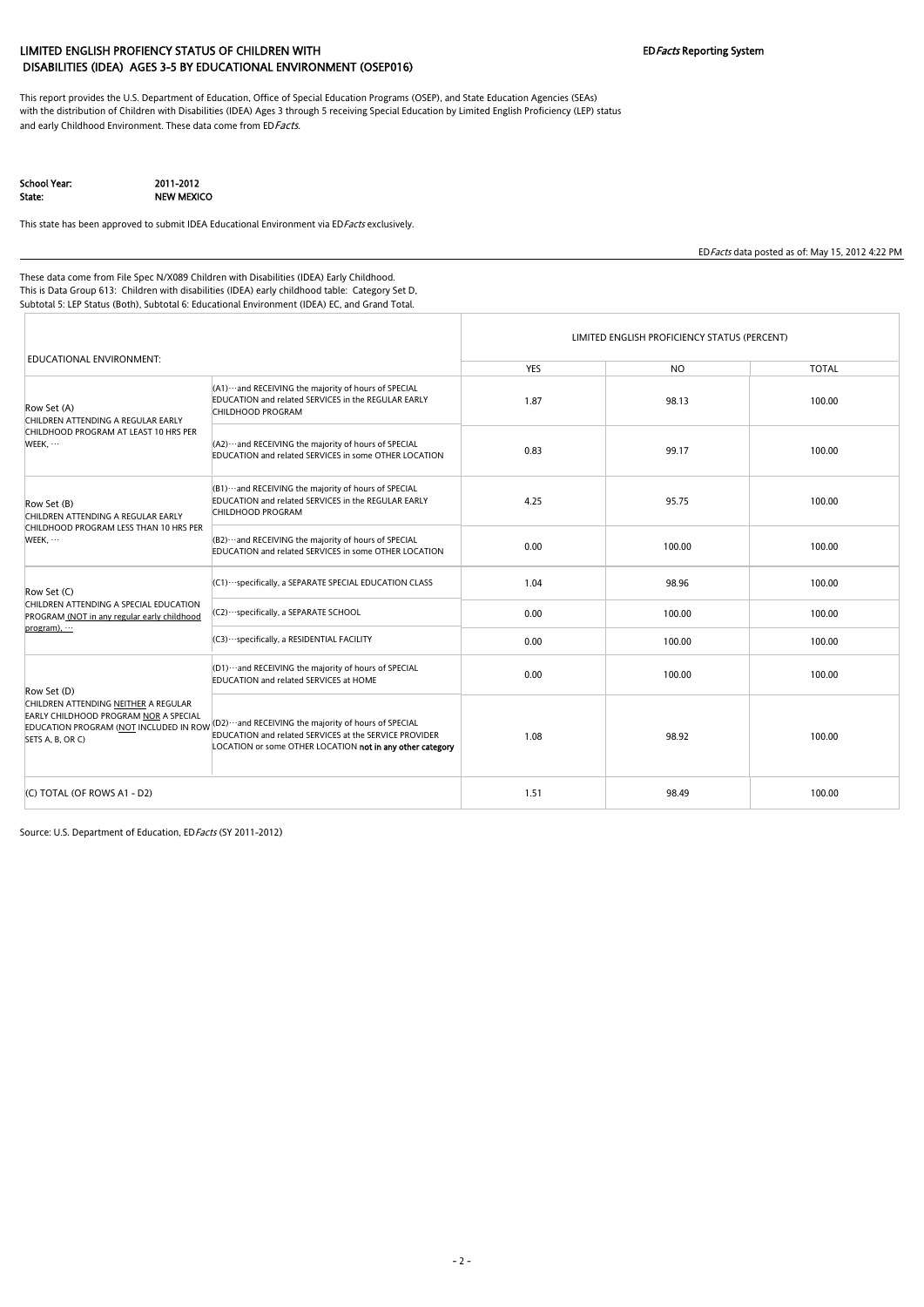### RACE/ETHNICITY OF CHILDREN WITH DISABILITIES (IDEA) AGES 3-5 BY EDUCATIONAL ENVIRONMENT (OSEP011)

This report provides the U.S. Department of Education, Office of Special Education Programs (OSEP), and state education agencies (SEAs) with the distribution of children with disabilities (IDEA) ages 3 through 5 receiving special education by race/ethnicity and early childhood environment. These data come from EDFacts.

School Year: 2011-2012 State: NEW MEXICO

This state has been approved to submit IDEA Educational Environment via EDFacts exclusively.

EDFacts data posted as of: May 15, 2012 4:31 PM

This is data group 613: Children with disabilities (IDEA) early childhood table: Category Set C, Subtotal 1: Sex (Membership), Subtotal 6: Educational Environment (IDEA) EC, and Grand Total.

|                                                                                                                                                                                                                                                                                                                                                                                                   | RACE/ETHNICITY                                                                                                                                                                  |                     |                                                                       |                |                |                                                                                                     |              |                                       |              |
|---------------------------------------------------------------------------------------------------------------------------------------------------------------------------------------------------------------------------------------------------------------------------------------------------------------------------------------------------------------------------------------------------|---------------------------------------------------------------------------------------------------------------------------------------------------------------------------------|---------------------|-----------------------------------------------------------------------|----------------|----------------|-----------------------------------------------------------------------------------------------------|--------------|---------------------------------------|--------------|
| EDUCATIONAL ENVIRONMENT:                                                                                                                                                                                                                                                                                                                                                                          |                                                                                                                                                                                 | HISPANIC/<br>LATINO | <b>AMERICAN</b><br><b>INDIAN OR</b><br><b>ALASKA</b><br><b>NATIVE</b> | <b>ASIAN</b>   | <b>AFRICAN</b> | <b>NATIVE</b><br><b>HAWAIIAN</b><br><b>BLACK OR OR OTHER</b><br><b>PACIFIC</b><br>AMERICAN ISLANDER | <b>WHITE</b> | TWO OR<br><b>MORE</b><br><b>RACES</b> | <b>TOTAL</b> |
| Row Set (A)                                                                                                                                                                                                                                                                                                                                                                                       | $(A1)$ and RECEIVING the majority of hours of<br>SPECIAL EDUCATION and related SERVICES in<br>CHILDREN ATTENDING A REGULAR the REGULAR EARLY CHILDHOOD PROGRAM                  | 1,084               | 198                                                                   | 14             | 36             | 4                                                                                                   | 574          | 13                                    | 1,923        |
| LEAST 10 HRS PER WEEK,<br>Row Set (B)<br><b>EARLY CHILDHOOD PROGRAM</b><br>LESS THAN 10 HRS PER WEEK,<br>Row Set (C)<br>CHILDREN ATTENDING A SPECIAL<br>EDUCATION PROGRAM (NOT in<br>any regular early childhood<br>$program)$ ,<br>Row Set (D)<br><b>REGULAR EARLY CHILDHOOD</b><br><b>PROGRAM NOR A SPECIAL</b><br><b>EDUCATION PROGRAM (NOT</b><br>$\mathsf{C}$<br>(C) TOTAL (OF ROWS A1 - D2) | EARLY CHILDHOOD PROGRAM AT $\vert$ (A2) ··· and RECEIVING the majority of hours of<br>SPECIAL EDUCATION and related SERVICES in<br>some OTHER LOCATION                          | 213                 | 53                                                                    | 4              | 10             | 1                                                                                                   | 193          | 7                                     | 481          |
|                                                                                                                                                                                                                                                                                                                                                                                                   | $(B1)$ and RECEIVING the majority of hours of<br>SPECIAL EDUCATION and related SERVICES in<br>CHILDREN ATTENDING A REGULARthe REGULAR EARLY CHILDHOOD PROGRAM                   | 334                 | 17                                                                    | 0              | 3              | $\mathbf 0$                                                                                         | 114          | 3                                     | 471          |
|                                                                                                                                                                                                                                                                                                                                                                                                   | $(B2)$ and RECEIVING the majority of hours of<br>SPECIAL EDUCATION and related SERVICES in<br>some OTHER LOCATION                                                               | 43                  | 14                                                                    | 0              | 0              | 0                                                                                                   | 25           | 0                                     | 82           |
|                                                                                                                                                                                                                                                                                                                                                                                                   | (C1) · · · specifically, a SEPARATE SPECIAL<br><b>EDUCATION CLASS</b>                                                                                                           | 680                 | 155                                                                   | 13             | 28             | 3                                                                                                   | 267          | 13                                    | 1,159        |
|                                                                                                                                                                                                                                                                                                                                                                                                   | (C2) · · · specifically, a SEPARATE SCHOOL                                                                                                                                      | 250                 | 42                                                                    | $\overline{2}$ | 15             | $\mathbf{1}$                                                                                        | 209          | 5                                     | 524          |
|                                                                                                                                                                                                                                                                                                                                                                                                   | (C3) · ·· specifically, a RESIDENTIAL FACILITY                                                                                                                                  | $\mathbf{1}$        | 0                                                                     | 0              | 0              | 0                                                                                                   | $\mathbf{0}$ | 0                                     | 1            |
|                                                                                                                                                                                                                                                                                                                                                                                                   | (D1)  and RECEIVING the majority of hours of<br>CHILDREN ATTENDING NEITHER A SPECIAL EDUCATION and related SERVICES at<br><b>HOME</b>                                           | 5                   | $\overline{2}$                                                        | $\mathbf{0}$   | $\mathbf{0}$   | $\mathbf 0$                                                                                         | $\mathbf{1}$ | $\mathbf 0$                           | 8            |
| INCLUDED IN ROW SETS A, B, OR                                                                                                                                                                                                                                                                                                                                                                     | $[02)$ and RECEIVING the majority of hours of<br>SPECIAL EDUCATION and related SERVICES at<br>the SERVICE PROVIDER LOCATION or some<br>OTHER LOCATION not in any other category | 207                 | 24                                                                    | 4              | 15             | 4                                                                                                   | 116          | 2                                     | 372          |
|                                                                                                                                                                                                                                                                                                                                                                                                   |                                                                                                                                                                                 | 2,817               | 505                                                                   | 37             | 107            | 13                                                                                                  | 1,499        | 43                                    | 5,021        |

Source: U.S. Department of Education, EDFacts (SY2011-2012)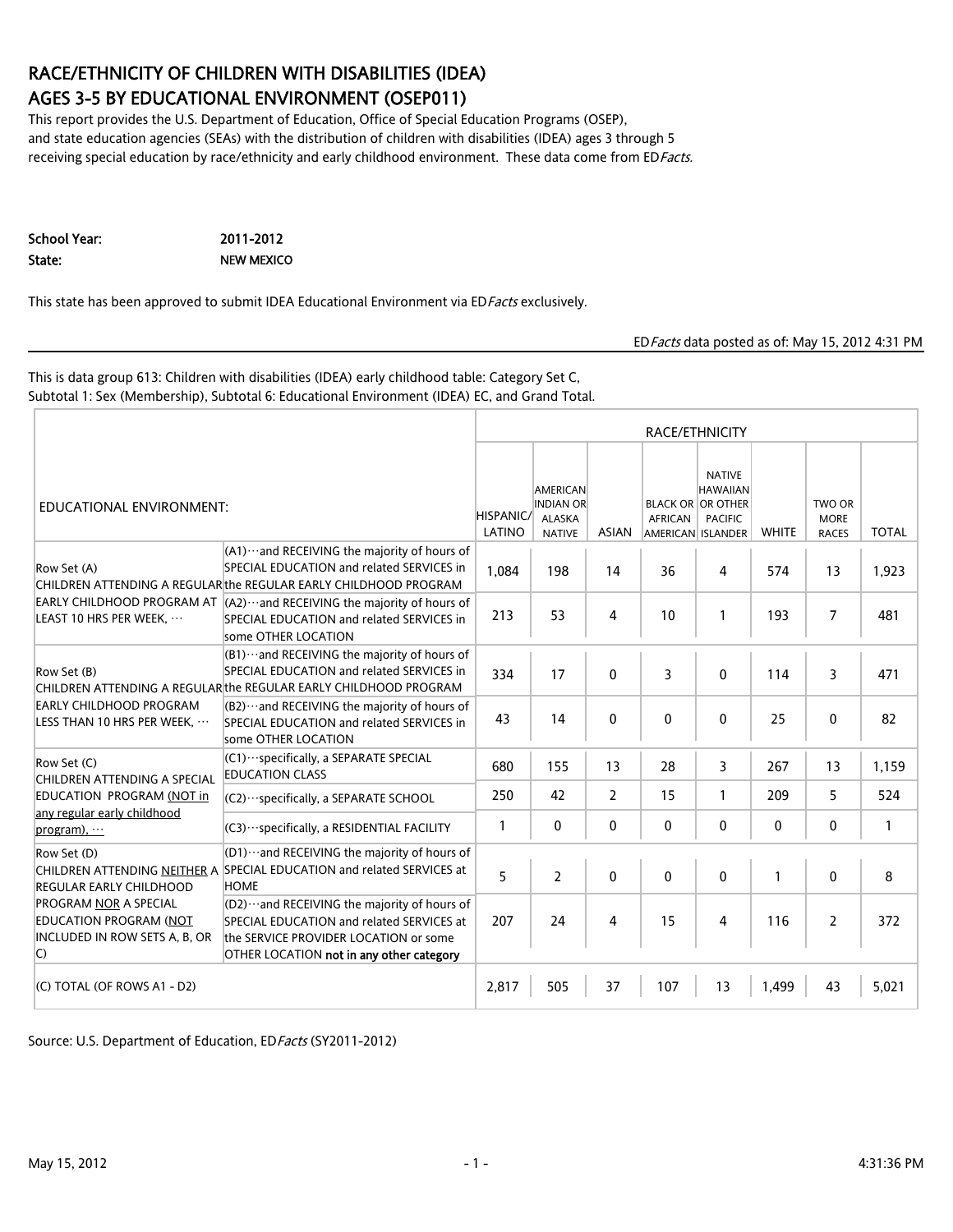### RACE/ETHNICITY OF CHILDREN WITH DISABILITIES (IDEA) AGES 3-5 BY EDUCATIONAL ENVIRONMENT (OSEP011)

This report provides the U.S. Department of Education, Office of Special Education Programs (OSEP), and state education agencies (SEAs) with the distribution of children with disabilities (IDEA) ages 3 through 5 receiving special education by race/ethnicity and early childhood environment. These data come from EDFacts.

School Year: 2011-2012 State: NEW MEXICO

This state has been approved to submit IDEA Educational Environment via EDFacts exclusively.

EDFacts data posted as of: May 15, 2012 4:31 PM

This is data group 613: Children with disabilities (IDEA) early childhood table: Category Set C, Subtotal 1: Sex (Membership), Subtotal 6: Educational Environment (IDEA) EC, and Grand Total.

|                                                                                                                                                                                                                                                                                                                                                                                                                                                               | RACE/ETHNICITY (Percent)                                                                                                                                                       |                     |                                                         |              |         |                                                                                                     |              |                                       |              |
|---------------------------------------------------------------------------------------------------------------------------------------------------------------------------------------------------------------------------------------------------------------------------------------------------------------------------------------------------------------------------------------------------------------------------------------------------------------|--------------------------------------------------------------------------------------------------------------------------------------------------------------------------------|---------------------|---------------------------------------------------------|--------------|---------|-----------------------------------------------------------------------------------------------------|--------------|---------------------------------------|--------------|
|                                                                                                                                                                                                                                                                                                                                                                                                                                                               |                                                                                                                                                                                | HISPANIC/<br>LATINO | AMERICAN<br><b>INDIAN OR</b><br>ALASKA<br><b>NATIVE</b> | <b>ASIAN</b> | AFRICAN | <b>NATIVE</b><br><b>HAWAIIAN</b><br><b>BLACK OR OR OTHER</b><br><b>PACIFIC</b><br>AMERICAN ISLANDER | <b>WHITE</b> | TWO OR<br><b>MORE</b><br><b>RACES</b> | <b>TOTAL</b> |
| EDUCATIONAL ENVIRONMENT:<br>Row Set (A)<br>LEAST 10 HRS PER WEEK,<br>Row Set (B)<br>EARLY CHILDHOOD PROGRAM<br>LESS THAN 10 HRS PER WEEK,<br>Row Set (C)<br>CHILDREN ATTENDING A SPECIAL<br>EDUCATION PROGRAM (NOT in<br>any regular early childhood<br>$program)$ ,<br>Row Set (D)<br>REGULAR EARLY CHILDHOOD<br><b>PROGRAM NOR A SPECIAL</b><br>EDUCATION PROGRAM (NOT<br>INCLUDED IN ROW SETS A, B, OR<br>$\vert C \rangle$<br>(C) TOTAL (OF ROWS A1 - D2) | $(A1)$ and RECEIVING the majority of hours of<br>SPECIAL EDUCATION and related SERVICES in<br>CHILDREN ATTENDING A REGULARIthe REGULAR EARLY CHILDHOOD PROGRAM                 | 56.37               | 10.30                                                   | 0.73         | 1.87    | 0.21                                                                                                | 29.85        | 0.68                                  | 100.00       |
|                                                                                                                                                                                                                                                                                                                                                                                                                                                               | EARLY CHILDHOOD PROGRAM AT $(A2)$ . and RECEIVING the majority of hours of<br>SPECIAL EDUCATION and related SERVICES in<br>some OTHER LOCATION                                 | 44.28               | 11.02                                                   | 0.83         | 2.08    | 0.21                                                                                                | 40.12        | 1.46                                  | 100.00       |
|                                                                                                                                                                                                                                                                                                                                                                                                                                                               | $(B1)$ and RECEIVING the majority of hours of<br>SPECIAL EDUCATION and related SERVICES in<br>CHILDREN ATTENDING A REGULAR the REGULAR EARLY CHILDHOOD PROGRAM                 | 70.91               | 3.61                                                    | 0.00         | 0.64    | 0.00                                                                                                | 24.20        | 0.64                                  | 100.00       |
|                                                                                                                                                                                                                                                                                                                                                                                                                                                               | (B2) ··· and RECEIVING the majority of hours of<br>SPECIAL EDUCATION and related SERVICES in<br>some OTHER LOCATION                                                            | 52.44               | 17.07                                                   | 0.00         | 0.00    | 0.00                                                                                                | 30.49        | 0.00                                  | 100.00       |
|                                                                                                                                                                                                                                                                                                                                                                                                                                                               | (C1) · · · specifically, a SEPARATE SPECIAL<br><b>EDUCATION CLASS</b>                                                                                                          | 58.67               | 13.37                                                   | 1.12         | 2.42    | 0.26                                                                                                | 23.04        | 1.12                                  | 100.00       |
|                                                                                                                                                                                                                                                                                                                                                                                                                                                               | (C2) ··· specifically, a SEPARATE SCHOOL                                                                                                                                       | 47.71               | 8.02                                                    | 0.38         | 2.86    | 0.19                                                                                                | 39.89        | 0.95                                  | 100.00       |
|                                                                                                                                                                                                                                                                                                                                                                                                                                                               | (C3) · ·· specifically, a RESIDENTIAL FACILITY                                                                                                                                 | 100.00              | 0.00                                                    | 0.00         | 0.00    | 0.00                                                                                                | 0.00         | 0.00                                  | 100.00       |
|                                                                                                                                                                                                                                                                                                                                                                                                                                                               | $[01)$ and RECEIVING the majority of hours of<br>CHILDREN ATTENDING NEITHER A SPECIAL EDUCATION and related SERVICES at<br><b>HOME</b>                                         | 62.50               | 25.00                                                   | 0.00         | 0.00    | 0.00                                                                                                | 12.50        | 0.00                                  | 100.00       |
|                                                                                                                                                                                                                                                                                                                                                                                                                                                               | (D2)  and RECEIVING the majority of hours of<br>SPECIAL EDUCATION and related SERVICES at<br>the SERVICE PROVIDER LOCATION or some<br>OTHER LOCATION not in any other category | 55.65               | 6.45                                                    | 1.08         | 4.03    | 1.08                                                                                                | 31.18        | 0.54                                  | 100.00       |
|                                                                                                                                                                                                                                                                                                                                                                                                                                                               |                                                                                                                                                                                | 56.10               | 10.06                                                   | 0.74         | 2.13    | 0.26                                                                                                | 29.85        | 0.86                                  | 100.00       |

Source: U.S. Department of Education, ED Facts (SY2011-2012)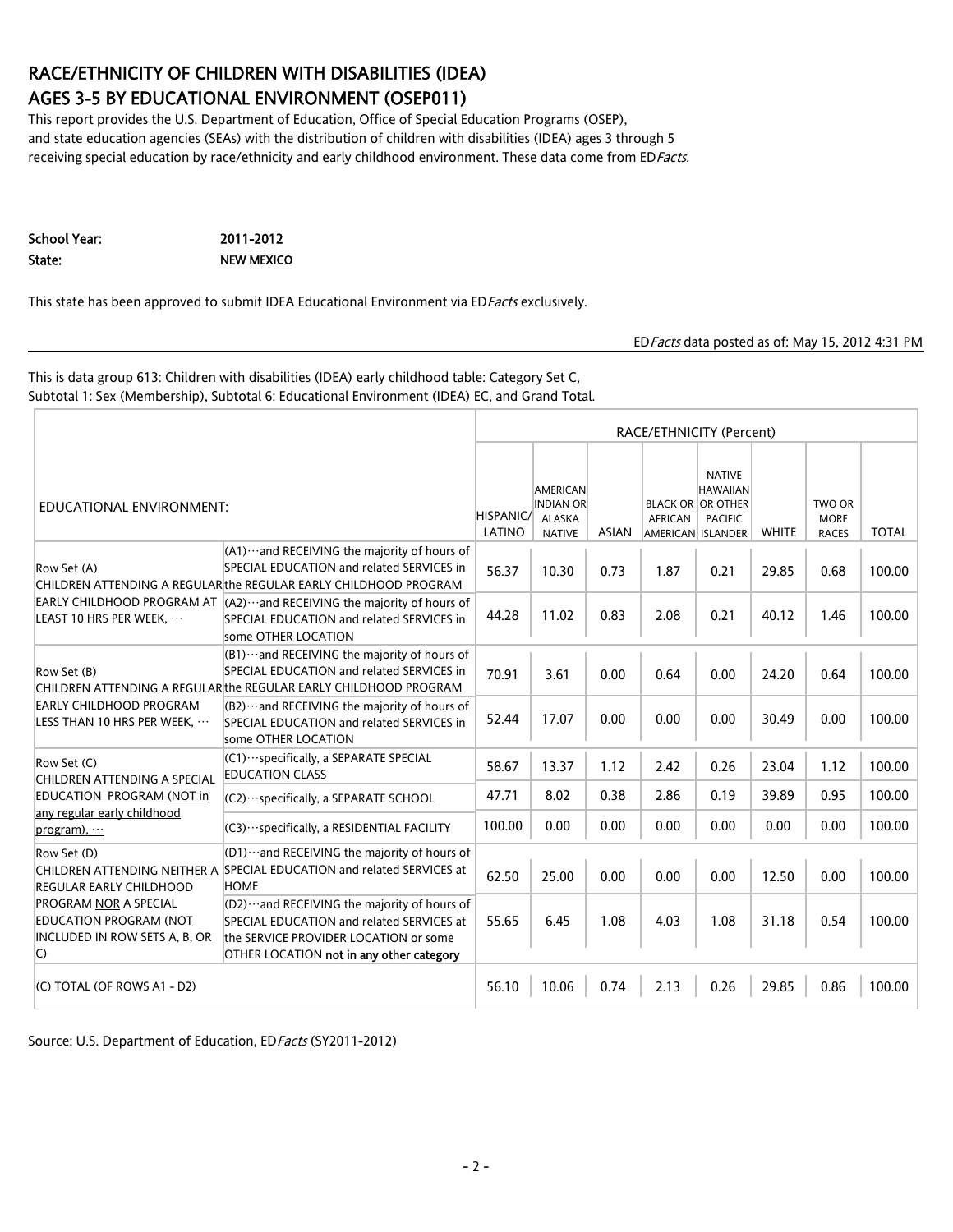This report provides the U.S. Department of Education, Office of Special Education Programs (OSEP), and state education agencies (SEAs) with the distribution of Children with Disabilities (IDEA) ages 6 through 21 receiving special education by disability, educational environment, and age group. These data come from ED Facts.

#### School Year: 2011-2012 State: NEW MEXICO

This state has been approved to submit IDEA Educational Environment data via ED Facts exclusively.

EDFacts data posted as of: May 15, 2012 4:34:52 PM

These data come from File Spec X/N002: Children with Disabilities (IDEA) School Age. This is data group 74; Children with Disabilities (IDEA) School Age Table: Category Set B and Subtotal 7; Age (School Age) by Educational Environment (IDEA) SA.

| <b>Disability Category</b>         | Inside regular class 80% or more | of the day |              | Inside regular class 40% through 79%<br>of day |           |              | Inside regular class less than 40%<br>of day |           |                |  |
|------------------------------------|----------------------------------|------------|--------------|------------------------------------------------|-----------|--------------|----------------------------------------------|-----------|----------------|--|
|                                    | $6 - 11$                         | $12 - 17$  | $18 - 21$    | $6 - 11$                                       | $12 - 17$ | $18 - 21$    | $6 - 11$                                     | $12 - 17$ | $18 - 21$      |  |
| Intellectual disability            | 59                               | 65         | 75           | 160                                            | 217       | 31           | 395                                          | 658       | 202            |  |
| Hearing impairment                 | 111                              | 96         | 9            | 63                                             | 54        | 6            | 34                                           | 42        | 8              |  |
| Speech or language impairment      | 6,942                            | 834        | 41           | 813                                            | 360       | 14           | 440                                          | 226       | 13             |  |
| Visual impairment                  | 42                               | 51         | 2            | 18                                             | 17        | 5            | 20                                           | 8         | $\overline{2}$ |  |
| <b>Emotional disturbance</b>       | 199                              | 471        | 60           | 124                                            | 264       | 31           | 259                                          | 474       | 51             |  |
| Orthopedic impairment              | 86                               | 47         | 5            | 34                                             | 15        | 3            | 28                                           | 26        | $7^{\circ}$    |  |
| Other health impairment            | 655                              | 965        | 95           | 447                                            | 475       | 42           | 273                                          | 365       | 48             |  |
| Specific learning disability       | 2,626                            | 5,386      | 648          | 2,579                                          | 3,315     | 297          | 936                                          | 1,923     | 164            |  |
| Deaf-blindness                     | 2                                | 0          | $\mathbf{0}$ | $\mathbf{0}$                                   |           | $\mathbf{0}$ |                                              | 0         | $\mathbf{0}$   |  |
| Multiple disabilities              | 35                               | 19         | 13           | 38                                             | 54        | 20           | 212                                          | 253       | 121            |  |
| Autism                             | 253                              | 197        | 36           | 167                                            | 123       | 14           | 439                                          | 294       | 48             |  |
| Traumatic brain injury             | 22                               | 36         | 10           | 24                                             | 22        | 5            | 28                                           | 27        | 11             |  |
| Developmental delay <sup>(1)</sup> | 1,551                            |            |              | 575                                            |           |              | 533                                          |           |                |  |
| Total                              | 12,583                           | 8,167      | 994          | 5,042                                          | 4,917     | 468          | 3,598                                        | 4,296     | 675            |  |

Child counts by disability category and age groups for ages 6 through 21 and educational environment

Source: U.S. Department of Education, ED Facts (SY2011-2012)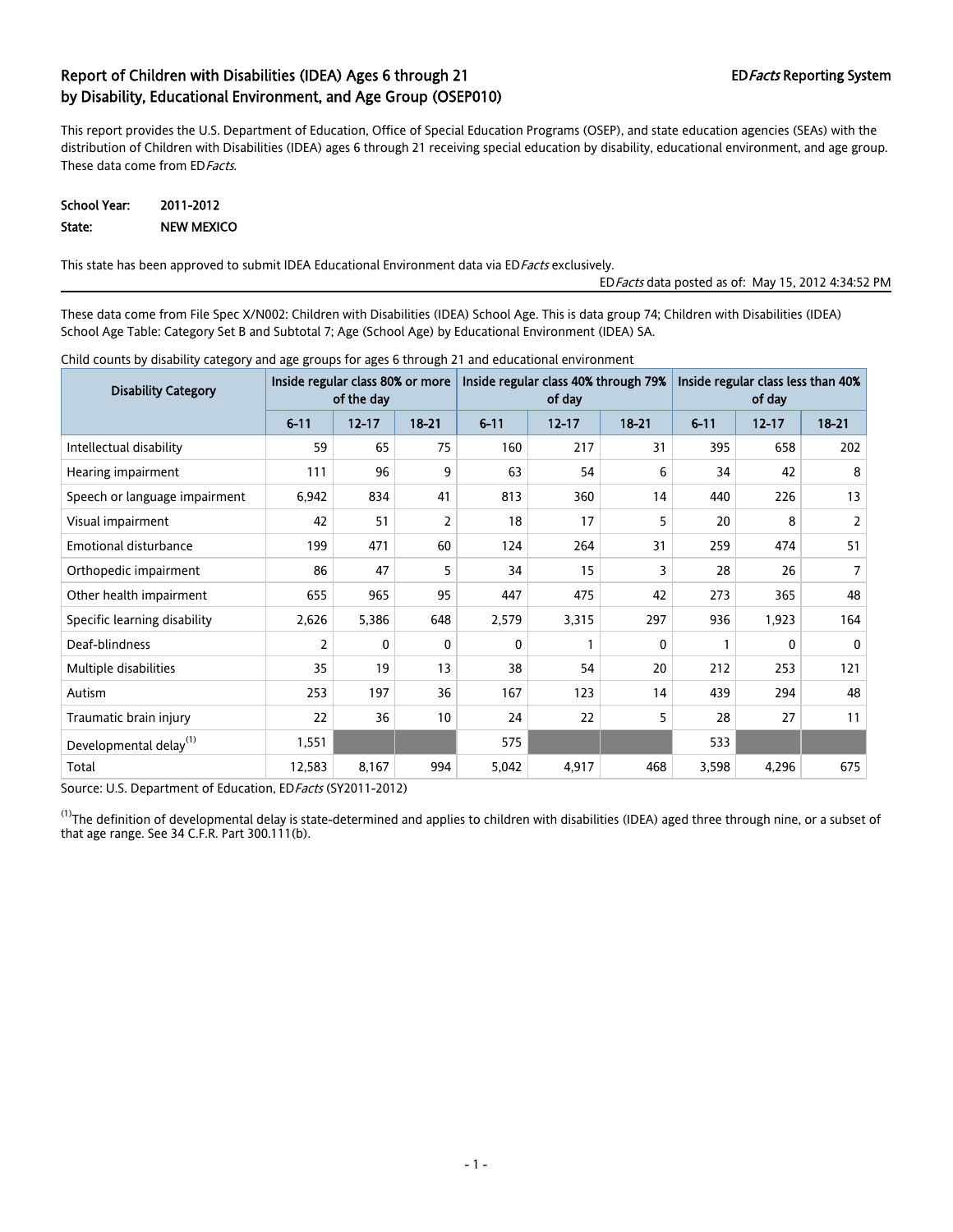This report provides the U.S. Department of Education, Office of Special Education Programs (OSEP), and state education agencies (SEAs) with the distribution of Children with Disabilities (IDEA) ages 6 through 21 receiving special education by disability, educational environment, and age group. These data come from ED Facts.

#### School Year: 2011-2012 State: NEW MEXICO

This state has been approved to submit IDEA Educational Environment data via ED Facts exclusively.

EDFacts data posted as of: May 15, 2012 4:34:52 PM

These data come from File Spec X/N002: Children with Disabilities (IDEA) School Age. This is data group 74; Children with Disabilities (IDEA) School Age Table: Category Set B and Subtotal 7; Age (School Age) by Educational Environment (IDEA) SA.

| <b>Disability Category</b>         |                | Separate School |                 |                | <b>Residential Facility</b> |              |                | Homebound / Hospital |              |  |  |
|------------------------------------|----------------|-----------------|-----------------|----------------|-----------------------------|--------------|----------------|----------------------|--------------|--|--|
|                                    | $6 - 11$       | $12 - 17$       | $18 - 21$       | $6 - 11$       | $12 - 17$                   | $18 - 21$    | $6 - 11$       | $12 - 17$            | $18 - 21$    |  |  |
| Intellectual disability            | 0              | $\overline{2}$  | $\mathbf{0}$    | 1              | 4                           | $\mathbf{0}$ | $\Omega$       | 1                    | 1            |  |  |
| Hearing impairment                 | 27             | 47              | 11              | $\Omega$       | $\mathbf{0}$                | $\mathbf{0}$ | 1              | $\Omega$             | $\mathbf{0}$ |  |  |
| Speech or language impairment      | $\overline{2}$ | 0               | 1               | 1              | 3                           | 0            | $\mathbf{0}$   | 3                    | 0            |  |  |
| Visual impairment                  | 10             | 11              | 5               | 0              | $\mathbf{0}$                | 0            | $\mathbf{0}$   | 0                    | 0            |  |  |
| <b>Emotional disturbance</b>       | $\overline{2}$ | 16              | $\mathbf{1}$    | 11             | 50                          | 4            | $\overline{2}$ | 9                    | 1            |  |  |
| Orthopedic impairment              | 0              | 1               | $\mathbf{0}$    | 0              | $\mathbf{0}$                | 0            | $\mathbf{0}$   | 0                    | 0            |  |  |
| Other health impairment            | 4              | $\overline{7}$  | $\mathbf{0}$    | 9              | 6                           | 0            | 17             | 10                   | 3            |  |  |
| Specific learning disability       | 1              | 28              | $\overline{2}$  | 1              | 8                           | 2            | 3              | 11                   | 5            |  |  |
| Deaf-blindness                     | $\mathbf{0}$   | $\overline{2}$  | $\mathbf{1}$    | 0              | $\mathbf{0}$                | $\mathbf{0}$ | $\mathbf{0}$   | 0                    | $\mathbf{0}$ |  |  |
| Multiple disabilities              | 14             | 9               | 10 <sup>°</sup> | 1              | 1                           | 0            | 19             | 16                   | 11           |  |  |
| Autism                             | 1              | 1               | $\mathbf{0}$    | 0              | 5                           | $\mathbf{0}$ | 3              | $\overline{2}$       | 2            |  |  |
| Traumatic brain injury             | $\mathbf{0}$   | $\mathbf{0}$    | $\mathbf{0}$    | 0              | $\mathbf{0}$                | 0            | 2              | 1                    | 2            |  |  |
| Developmental delay <sup>(1)</sup> | $\overline{2}$ |                 |                 | $\overline{2}$ |                             |              | $\mathbf{0}$   |                      |              |  |  |
| Total                              | 63             | 124             | 31              | 26             | 77                          | 6            | 47             | 53                   | 25           |  |  |

Child counts by disability category and age groups for ages 6 through 21 and educational environment

Source: U.S. Department of Education, ED Facts (SY2011-2012)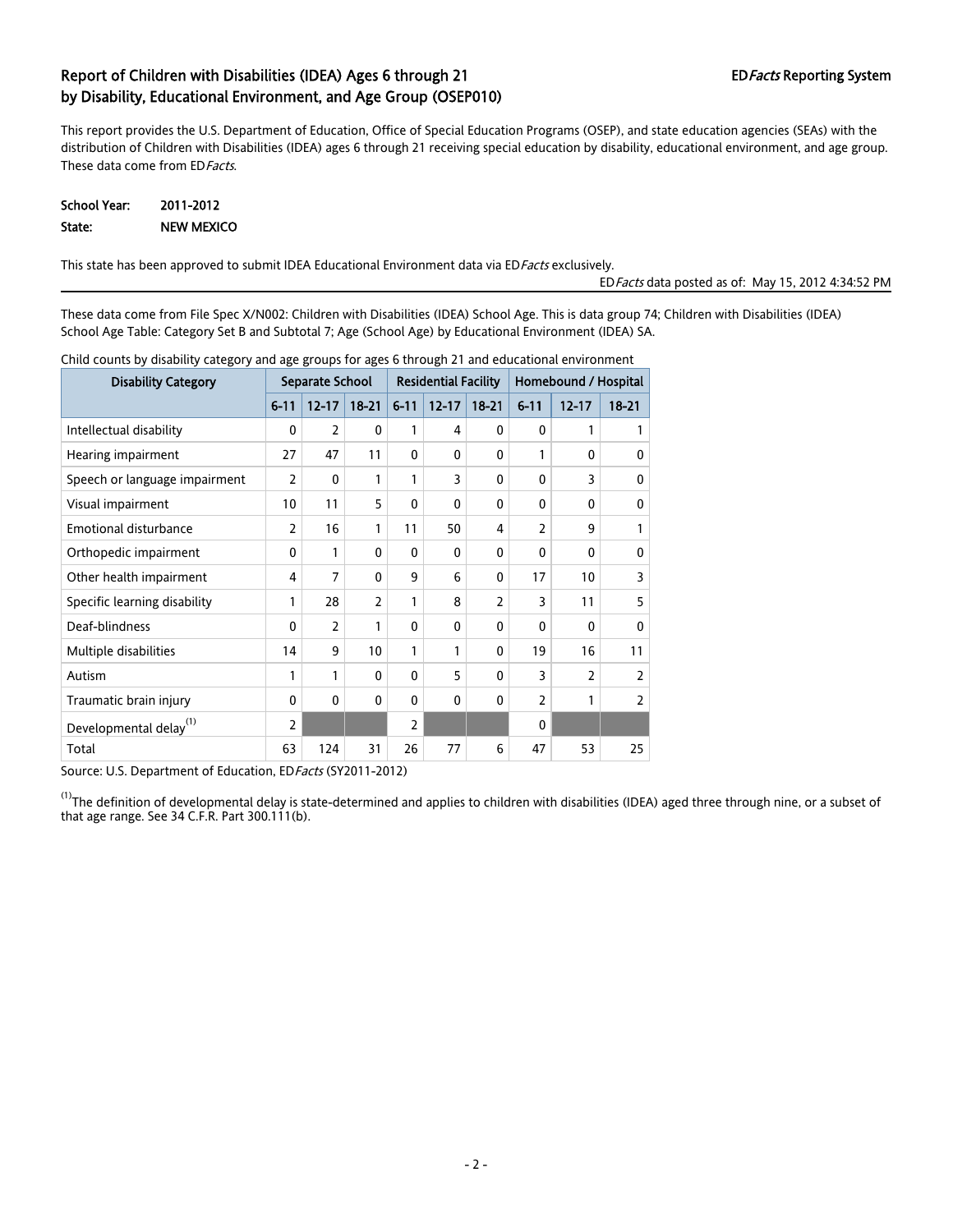This report provides the U.S. Department of Education, Office of Special Education Programs (OSEP), and state education agencies (SEAs) with the distribution of Children with Disabilities (IDEA) ages 6 through 21 receiving special education by disability, educational environment, and age group. These data come from ED Facts.

#### School Year: 2011-2012 State: NEW MEXICO

This state has been approved to submit IDEA Educational Environment data via ED Facts exclusively.

EDFacts data posted as of: May 15, 2012 4:34:52 PM

These data come from File Spec X/N002: Children with Disabilities (IDEA) School Age. This is data group 74; Children with Disabilities (IDEA) School Age Table: Category Set B and Subtotal 7; Age (School Age) by Educational Environment (IDEA) SA.

| disdome) catagory and aga groups ror agas o timough<br><b>Disability Category</b> |          |              |              | Correctional Facilities   Parentally placed in private schools |                |              |  |
|-----------------------------------------------------------------------------------|----------|--------------|--------------|----------------------------------------------------------------|----------------|--------------|--|
|                                                                                   | $6 - 11$ | $12 - 17$    | $18 - 21$    | $6 - 11$                                                       | $12 - 17$      | $18 - 21$    |  |
| Intellectual disability                                                           | 0        | 0            | $\mathbf{0}$ | 0                                                              | $\Omega$       | 0            |  |
| Hearing impairment                                                                | 0        | 0            | $\Omega$     | $\overline{2}$                                                 | 3              | $\Omega$     |  |
| Speech or language impairment                                                     | 0        | 1            | 1            | 83                                                             | 10             | 2            |  |
| Visual impairment                                                                 | 0        | $\mathbf{0}$ | $\mathbf{0}$ | 0                                                              | 0              | 0            |  |
| <b>Emotional disturbance</b>                                                      | 0        | 20           | 9            | 0                                                              | 1              | $\mathbf{0}$ |  |
| Orthopedic impairment                                                             | 0        | $\mathbf{0}$ | $\mathbf{0}$ | 1                                                              | 0              | $\mathbf{0}$ |  |
| Other health impairment                                                           | 0        | 6            | 5            | 6                                                              | $\overline{7}$ | 0            |  |
| Specific learning disability                                                      | 0        | 34           | 35           | 33                                                             | 56             | 5            |  |
| Deaf-blindness                                                                    | 0        | 0            | $\mathbf{0}$ | 0                                                              | 0              | 0            |  |
| Multiple disabilities                                                             | 0        | $\mathbf{0}$ | $\Omega$     | 1                                                              | 0              | 0            |  |
| Autism                                                                            | 0        | 0            | 1            | 8                                                              | $\overline{2}$ | 0            |  |
| Traumatic brain injury                                                            | 0        | $\mathbf{0}$ | $\mathbf{0}$ | 0                                                              | 0              | $\Omega$     |  |
| Developmental delay <sup>(1)</sup>                                                | 0        |              |              | 10                                                             |                |              |  |
| Total                                                                             | 0        | 61           | 51           | 144                                                            | 79             | 7            |  |

Child counts by disability category and age groups for ages 6 through 21 and educational environment

Source: U.S. Department of Education, ED Facts (SY2011-2012)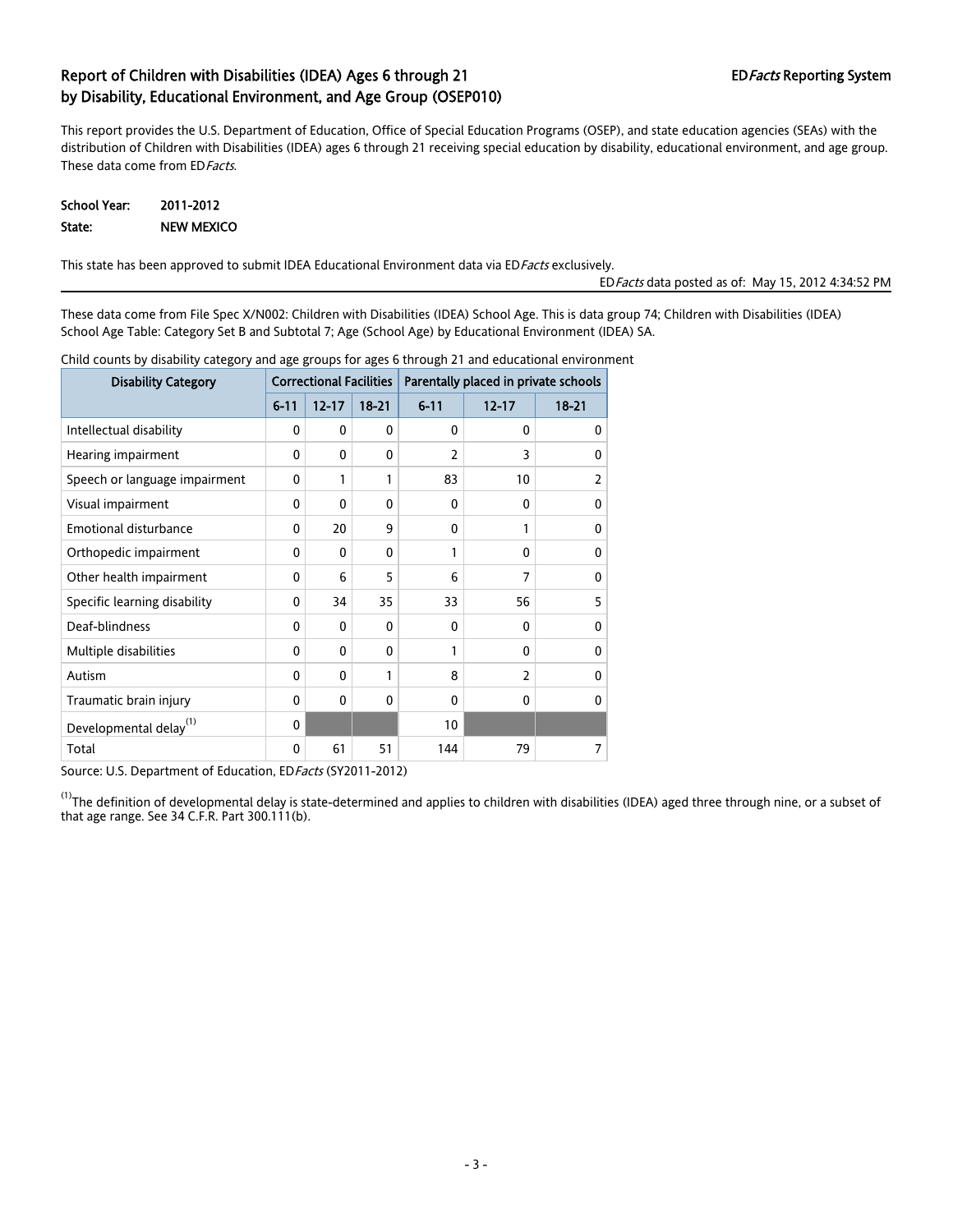This report provides the U.S. Department of Education, Office of Special Education Programs (OSEP), and state education agencies (SEAs) with the distribution of Children with Disabilities (IDEA) ages 6 through 21 receiving special education by disability, educational environment, and age group. These data come from ED Facts.

| School Year: | 2011-2012         |
|--------------|-------------------|
| State:       | <b>NEW MEXICO</b> |

This state has been approved to submit IDEA Educational Environment data via ED Facts exclusively.

EDFacts data posted as of: May 15, 2012 4:34:52 PM

These data come from File Spec X/N002: Children with Disabilities (IDEA) School Age. This is data group 74; Children with Disabilities (IDEA) School Age Table: Category Set B and Subtotal 7; Age (School Age) by Educational Environment (IDEA) SA, Subtotal 2; Age (School Age), and Subtotal 3:Disability Category (IDEA).

Child counts by disability category and age groups.

| <b>Disability Category</b>         | Age 6-11 | Age 12-17 Age 18-21 |       | Total  |
|------------------------------------|----------|---------------------|-------|--------|
| Intellectual disability            | 615      | 947                 | 309   | 1,871  |
| Hearing impairment                 | 238      | 242                 | 34    | 514    |
| Speech or language impairment      | 8,281    | 1,437               | 72    | 9,790  |
| Visual impairment                  | 90       | 87                  | 14    | 191    |
| <b>Emotional disturbance</b>       | 597      | 1,305               | 157   | 2,059  |
| Orthopedic impairment              | 149      | 89                  | 15    | 253    |
| Other health impairment            | 1,411    | 1,841               | 193   | 3,445  |
| Specific learning disability       | 6,179    | 10,761              | 1,158 | 18,098 |
| Deaf-blindness                     | 3        | 3                   | 1     | 7      |
| Multiple disabilities              | 320      | 352                 | 175   | 847    |
| Autism                             | 871      | 624                 | 101   | 1,596  |
| Traumatic brain injury             | 76       | 86                  | 28    | 190    |
| Developmental delay <sup>(1)</sup> | 2,673    |                     |       | 2,673  |
| Total                              | 21,503   | 17,774              | 2,257 | 41,534 |

Source: U.S. Department of Education, ED Facts (SY2011-2012)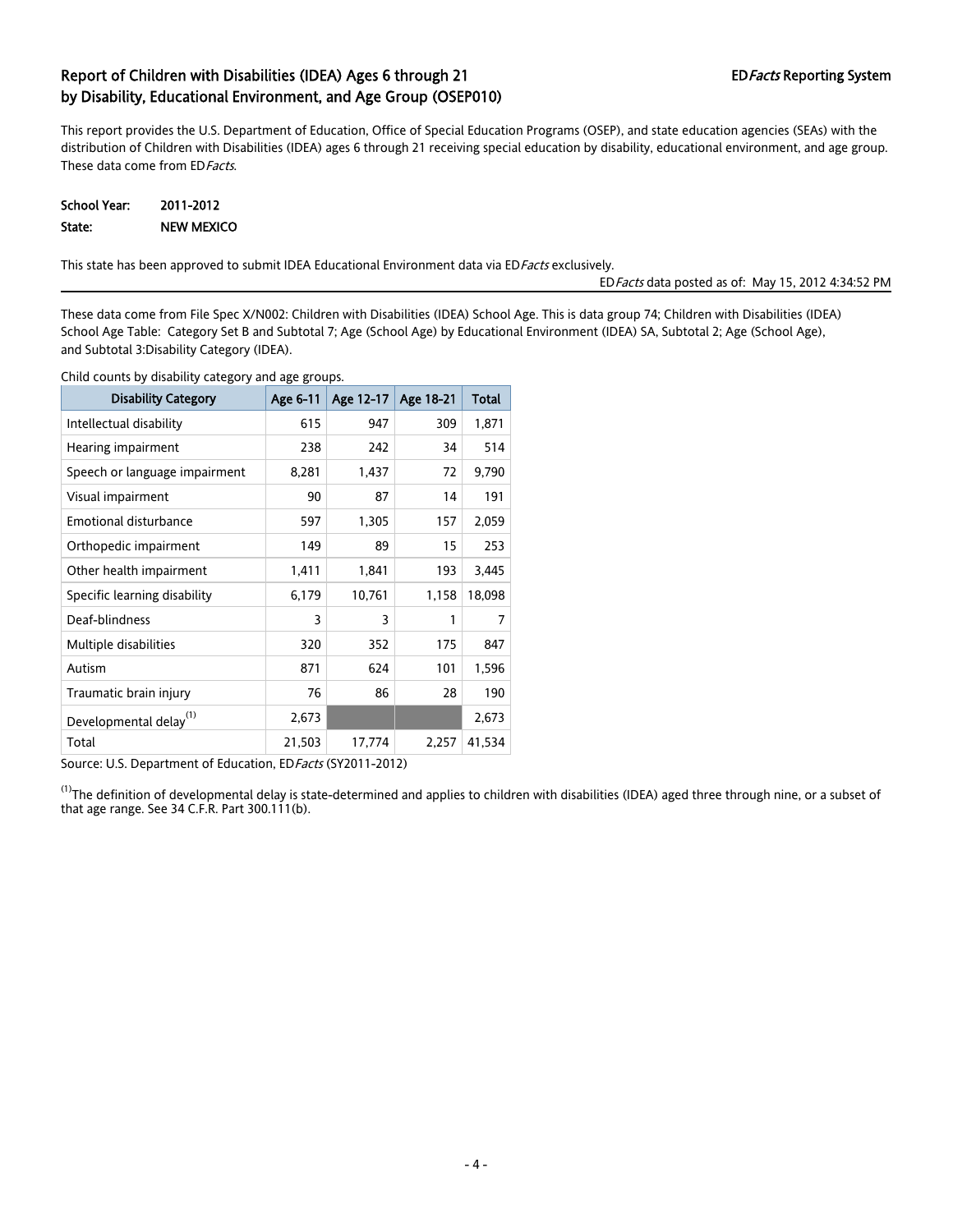This report provides the U.S. Department of Education, Office of Special Education Programs (OSEP), and state education agencies (SEAs) with the distribution of Children with Disabilities (IDEA) ages 6 through 21 receiving special education by disability, educational environment, and age group. These data come from ED Facts.

| School Year: | 2011-2012         |
|--------------|-------------------|
| State:       | <b>NEW MEXICO</b> |

This state has been approved to submit IDEA Educational Environment data via ED Facts exclusively.

EDFacts data posted as of: May 15, 2012 4:34:52 PM

These data come from File Spec X/N002: Children with Disabilities (IDEA) School Age. This is data group 74; Children with Disabilities (IDEA) School Age Table: Subtotal 3; Disability Category (IDEA) and Subtotal 6: Subtotal by Educational Environment (IDEA) SA.

Percentage of children with disabilities (IDEA) by disability category for ages 6 through 21.

| <b>Disability Category</b>         | Percentage |
|------------------------------------|------------|
| Intellectual disability            | 4.50       |
| Hearing impairment                 | 1.24       |
| Speech or language impairment      | 23.57      |
| Visual impairment                  | 0.46       |
| Emotional disturbance              | 4 96       |
| Orthopedic impairment              | 0.61       |
| Other health impairment            | 8.29       |
| Specific learning disability       | 43.57      |
| Deaf-blindness                     | 0.02       |
| Multiple disabilities              | 2.04       |
| Autism                             | 3.84       |
| Traumatic brain injury             | 0.46       |
| Developmental delay <sup>(1)</sup> | 6.44       |
| Total                              | 100.00     |

Source: U.S. Department of Education, ED Facts (SY2011-2012)

Percentage of children with disabilities (IDEA) by educational environment for ages 6 through 21.

| <b>SEA Education Environment</b>            | Percentage <sup>(2)</sup> |
|---------------------------------------------|---------------------------|
| Inside regular class 80% or more of the day | 52.35                     |
| Inside regular class 40% through 79% of day | 25.10                     |
| Inside regular class less than 40% of day   | 20.63                     |
| Separate School                             | 0.52                      |
| Residential Facility                        | 0.26                      |
| Homebound/Hospital                          | 0.30                      |
| <b>Correctional Facilities</b>              | 0.27                      |
| Parentally Placed in Private Schools        | 0.55                      |
| Total                                       | 100.00                    |

Source: U.S. Department of Education, ED Facts (SY2011-2012)

 $^{(1)}$ The definition of developmental delay is state-determined and applies to children with disabilities (IDEA) aged three through nine, or a subset of that age range. See 34 C.F.R. Part 300.111(b).

 $^{(2)}$ Percentage values displayed on the report were calculated based on the child count subtotals submitted by SEA.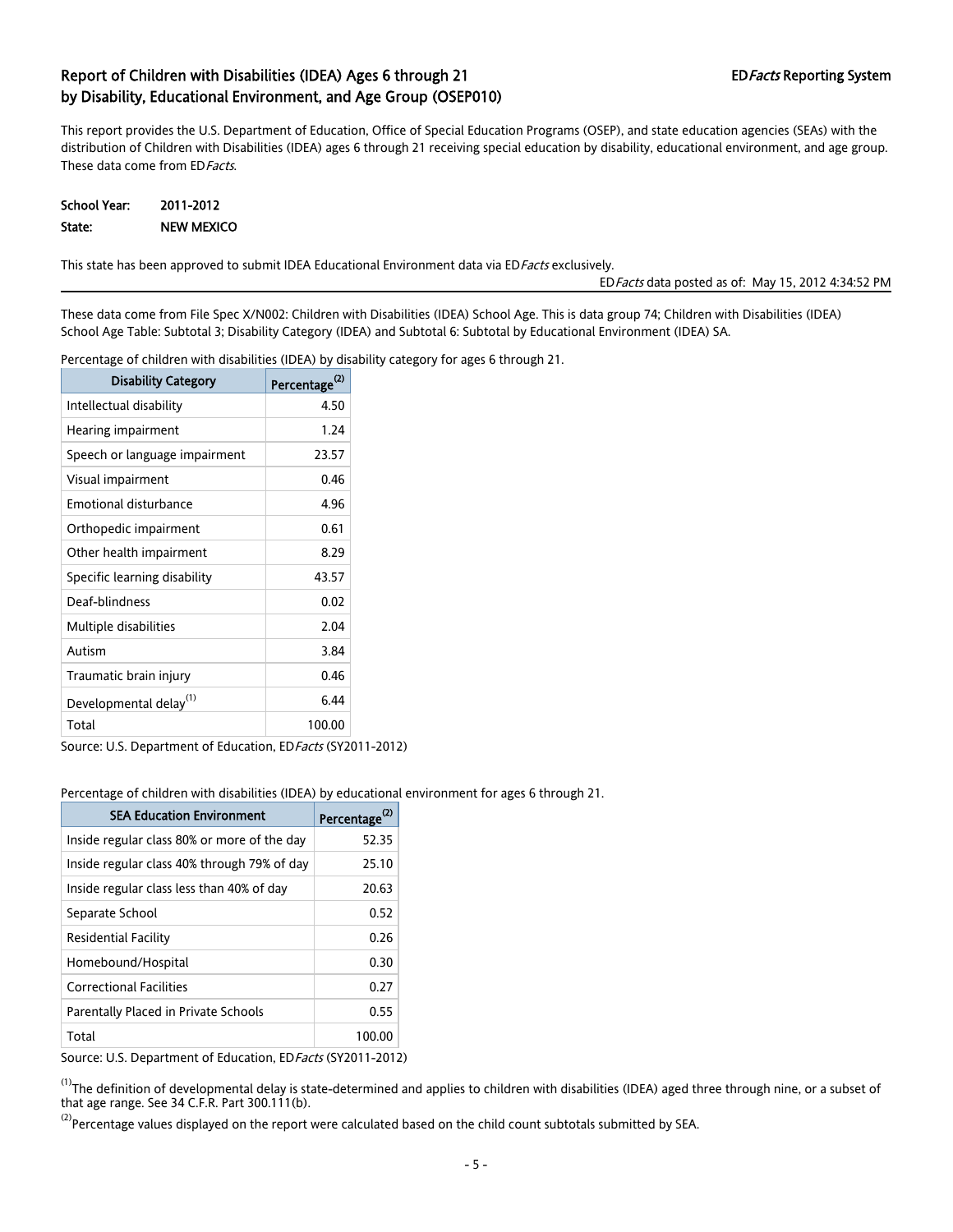### Report of Children with Disabilities (IDEA) Ages 6 through 21 EDFacts Reporting System by Educational Environment and Limited English Proficiency (LEP) Status (OSEP018)

This report provides the U.S. Department of Education, Office of Special Education Programs (OSEP), and State Education Agencies (SEAs) with the distribution of Children with Disabilities (IDEA) ages 6 through 21 receiving Special Education by Educational Environment (IDEA) SA and LEP Status (Both). These data come from ED Facts.

To view another reporting period and/or state, click "Back."

### School Year: 2011-2012

State: NEW MEXICO

This state has been approved to submit IDEA Educational Environment via ED Facts exclusively.

EDFacts data posted as of: May 15, 2012 4:38 PM

These data come from File Spec N/X002: Children with Disabilities (IDEA) School Age. This is Data Group 74; Children with Disabilities (IDEA) School Age Table: Category Set E, Subtotal 5; LEP Status (Both), Subtotal 6: Educational Environment (IDEA) SA, and Grand Total.

Counts of Children with Disabilities (IDEA) for each Educational Environment by LEP (Both) status for ages 6 through 21

| <b>Education environment</b>                | Limited English proficient (LEP)<br>student | Non-limited English proficient (LEP)<br>student | Total  |
|---------------------------------------------|---------------------------------------------|-------------------------------------------------|--------|
| Inside regular class 80% or more of the day | 4,870                                       | 16,874                                          | 21,744 |
| Inside regular class 40% through 79% of day | 2,789                                       | 7,638                                           | 10,427 |
| Inside regular class less than 40% of day   | 2,094                                       | 6,475                                           | 8,569  |
| Separate School                             | 12                                          | 206                                             | 218    |
| <b>Residential Facility</b>                 | 10                                          | 99                                              | 109    |
| Homebound/Hospital                          | 7                                           | 118                                             | 125    |
| <b>Correctional Facilities</b>              | 8                                           | 104                                             | 112    |
| Parentally Placed in Private Schools        | 17                                          | 213                                             | 230    |
| Total                                       | 9,807                                       | 31,727                                          | 41,534 |

Source: U.S. Department of Education, ED Facts (SY 2011-2012)

Percentages of Children with Disabilities (IDEA) for each Educational Environment by LEP (Both) status for ages 6 through 21

| <b>Education environment</b>                | Limited English proficient (LEP)<br>student | Non-limited English proficient (Non-LEP)<br>student | Total  |
|---------------------------------------------|---------------------------------------------|-----------------------------------------------------|--------|
| Inside regular class 80% or more of the day | 22.40                                       | 77.60                                               | 100.00 |
| Inside regular class 40% through 79% of day | 26.75                                       | 73.25                                               | 100.00 |
| Inside regular class less than 40% of day   | 24.44                                       | 75.56                                               | 100.00 |
| Separate School                             | 5.50                                        | 94.50                                               | 100.00 |
| Residential Facility                        | 9.17                                        | 90.83                                               | 100.00 |
| Homebound/Hospital                          | 5.60                                        | 94.40                                               | 100.00 |
| <b>Correctional Facilities</b>              | 7.14                                        | 92.86                                               | 100.00 |
| Parentally Placed in Private Schools        | 7.39                                        | 92.61                                               | 100.00 |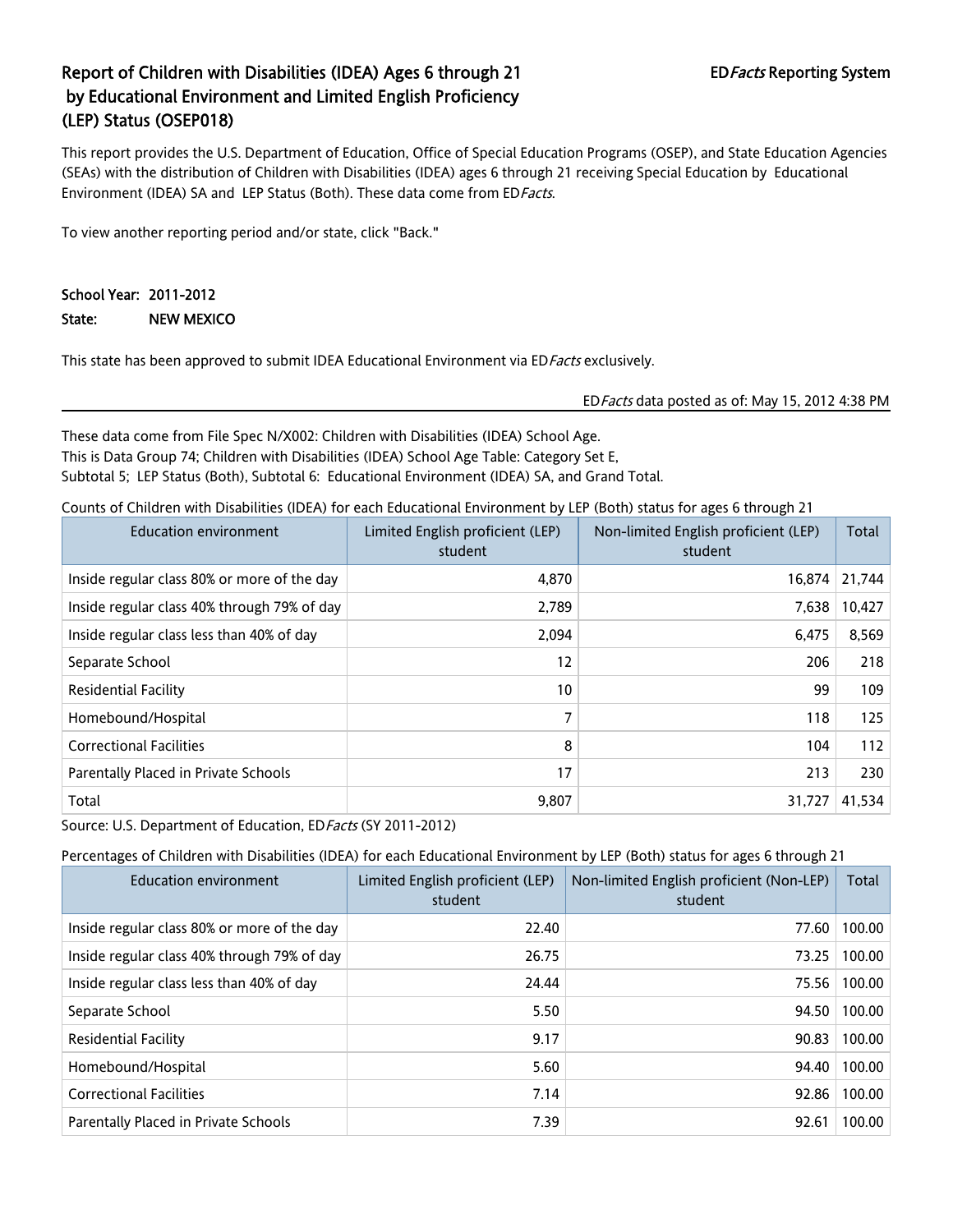### Report of Children with Disabilities (IDEA) Ages 6 through 21 EDFacts Reporting System by Educational Environment and Limited English Proficiency (LEP) Status (OSEP018)

This report provides the U.S. Department of Education, Office of Special Education Programs (OSEP), and State Education Agencies (SEAs) with the distribution of Children with Disabilities (IDEA) ages 6 through 21 receiving Special Education by Educational Environment (IDEA) SA and LEP Status (Both). These data come from ED Facts.

To view another reporting period and/or state, click "Back."

#### School Year: 2011-2012

State: NEW MEXICO

This state has been approved to submit IDEA Educational Environment via ED Facts exclusively.

EDFacts data posted as of: May 15, 2012 4:38 PM

These data come from File Spec N/X002: Children with Disabilities (IDEA) School Age. This is Data Group 74; Children with Disabilities (IDEA) School Age Table: Category Set E, Subtotal 5; LEP Status (Both), Subtotal 6: Educational Environment (IDEA) SA, and Grand Total.

Counts of Children with Disabilities (IDEA) for each Educational Environment by LEP (Both) status for ages 6 through 21 Source: U.S. Department of Education, ED Facts (SY 2011-2012)

Percentages of Children with Disabilities (IDEA) for each Educational Environment by LEP (Both) status for ages 6 through 21

| Education environment | student | Limited English proficient (LEP) $\vert$ Non-limited English proficient (Non-LEP) $\vert$<br>student | Total  |
|-----------------------|---------|------------------------------------------------------------------------------------------------------|--------|
| Total                 | 23.61   | 76.39                                                                                                | 100.00 |

Source: U.S. Department of Education, ED Facts (SY 2011-2012)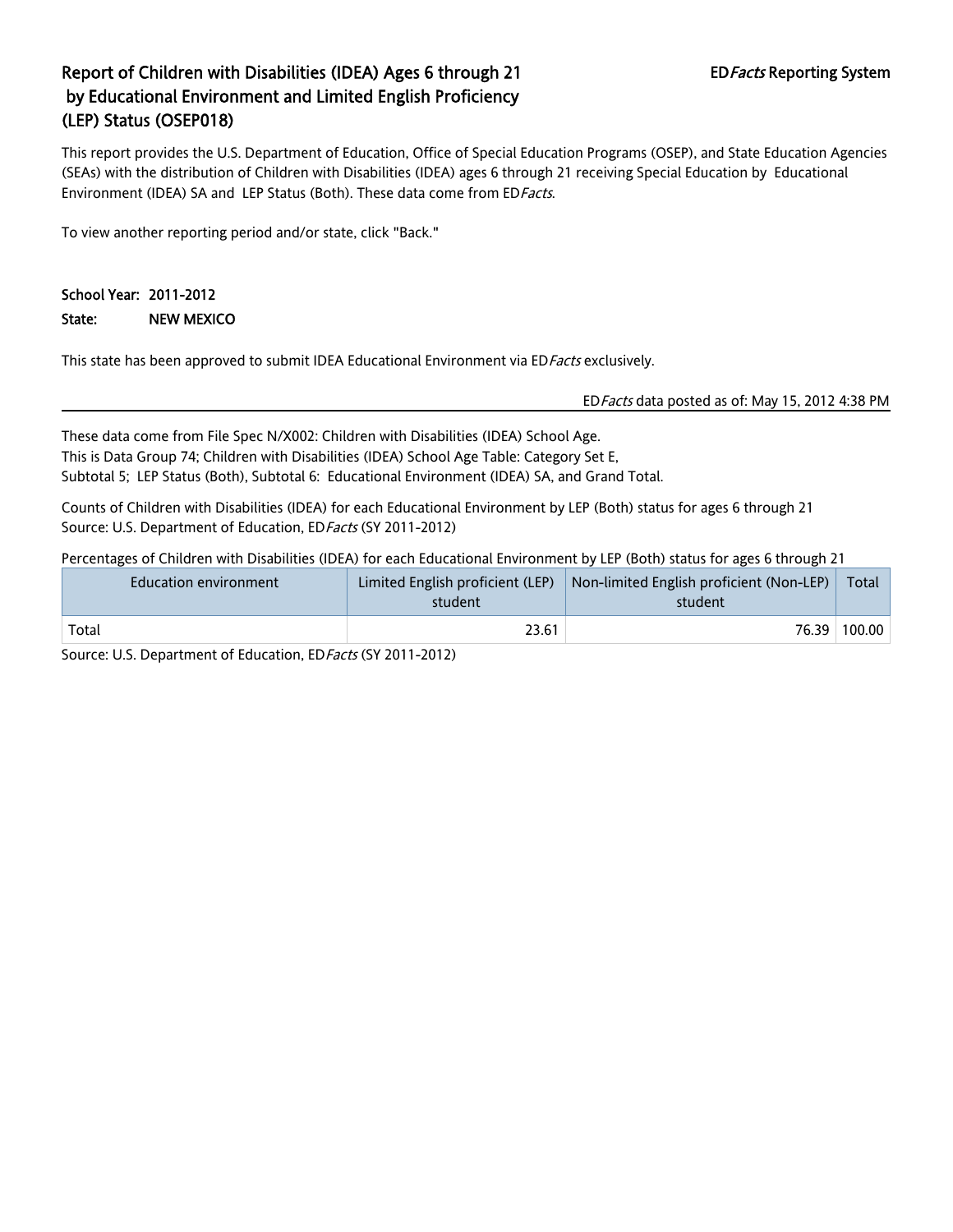### Report of Children with Disabilities (IDEA) Ages 6 through 21 EDFacts Reporting System by Educational Environment and Sex (Membership) (OSEP017)

This report provides the U.S. Department of Education, Office of Special Education Programs (OSEP), and state education agencies (SEAs) with the distribution of Children with Disabilities (IDEA) ages 6 through 21 receiving special education by Educational Environment (IDEA) SA and Sex (Membership). These data come from ED Facts.

To view another reporting period and/or state, click "Back."

#### School Year: 2011-2012

State: NEW MEXICO

This state has been approved to submit IDEA Educational Environment via ED Facts exclusively.

EDFacts data posted as of: May 15, 2012 4:41 PM

These data come from File Spec X/N002: Children with Disabilities (IDEA) School Age. This is Data Group 74; Children with disabilities (IDEA) School Age Table: Category Set D, Subtotal 1; Sex (Membership), Subtotal 6: Educational Environment (IDEA) SA, and Grand Total.

Child counts of children with disabilities (IDEA) for each educational environment by Sex (Membership) for ages 6 through 21

| <b>Education environment</b>                | Male   | Female | Total  |
|---------------------------------------------|--------|--------|--------|
| Inside regular class 80% or more of the day | 14,246 | 7,498  | 21,744 |
| Inside regular class 40% through 79% of day | 6,981  | 3,446  | 10,427 |
| Inside regular class less than 40% of day   | 5,841  | 2,728  | 8,569  |
| Separate School                             | 134    | 84     | 218    |
| <b>Residential Facility</b>                 | 89     | 20     | 109    |
| Homebound/Hospital                          | 82     | 43     | 125    |
| <b>Correctional Facilities</b>              | 105    | 7      | 112    |
| Parentally Placed in Private Schools        | 152    | 78     | 230    |
| Total                                       | 27,630 | 13,904 | 41,534 |

Source: U.S. Department of Education, ED Facts (SY 2011-2012)

Percentages of children with disabilities (IDEA) for each educational environment by Sex (Membership) for ages 6 through 21

| <b>Education environment</b>                | Male  | Female | Total  |
|---------------------------------------------|-------|--------|--------|
| Inside regular class 80% or more of the day | 65.52 | 34.48  | 100.00 |
| Inside regular class 40% through 79% of day | 66.95 | 33.05  | 100.00 |
| Inside regular class less than 40% of day   | 68.16 | 31.84  | 100.00 |
| Separate School                             | 61.47 | 38.53  | 100.00 |
| <b>Residential Facility</b>                 | 81.65 | 18.35  | 100.00 |
| Homebound/Hospital                          | 65.60 | 34.40  | 100.00 |
| <b>Correctional Facilities</b>              | 93.75 | 6.25   | 100.00 |
| Parentally Placed in Private Schools        | 66.09 | 33.91  | 100.00 |
| Total                                       | 66.52 | 33.48  | 100.00 |

Source: U.S. Department of Education, ED Facts (SY 2011-2012)